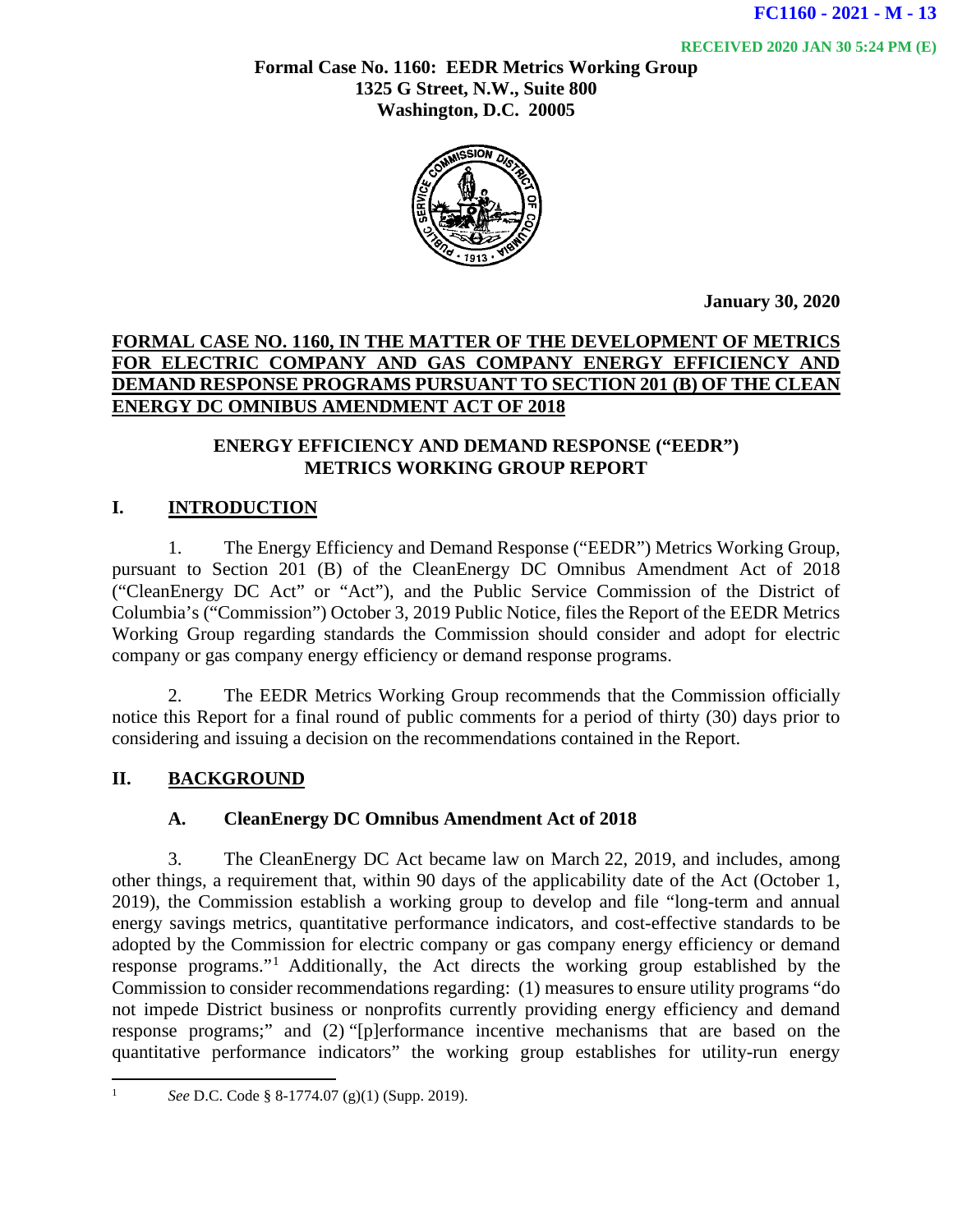efficiency and demand response programs.<sup>[2](#page-1-0)</sup> The working group recommendations are due to the Commission within 90 days of the working group's first meeting.[3](#page-1-1)

## **B. Commission Action**

4. On October 3, 2019, the Commission, by Public Notice, established the EEDR Metrics Working Group and set its first meeting for November 1, 2019.<sup>[4](#page-1-2)</sup> Under the 90-day timeline mandated by the CleanEnergy DC Act, this meant the Working Group's recommendations were to be filed with the Commission by January 30, 2020.

# **C. Outline of Working Group Process**

5. The Working Group process was chaired by Commission Staff and operated through the consensus of the participants. Commission Staff filed public notices prior to each meeting, and the EEDR Metrics Working Group was open to any interested participant and incorporated their insights and concerns into the development of the recommendations in this Report. Potomac Electric Power Company ("Pepco"), Washington Gas Light Company ("WGL"), the DC Sustainable Energy Utility ("DCSEU"), Commission Staff, the Office of the People's Counsel ("OPC"), Department of Energy and Environment ("DOEE"), Office of the Attorney General ("OAG"), DC SEU Advisory Board ("SEU Advisory Board"), National Housing Trust ("NHT"), the Apartment and Office Building Association of Greater Washington ("AOBA"), Dynamic Energy Strategies, LLC, Audubon Naturalist Society, Willdan/Lime Energy, ICF, Sierra Club DC Chapter, and the American Council for an Energy-Efficient Economy ("ACEEE") all participated in the robust Working Group discussions.

6. Staff prepared the Post-Working Group Reports per Commission practice, which summarized the discussion and any agreements reached; Staff then circulated each Report to the parties for comment before filing it with the Commission. Due to the need to gather necessary information related to the development of standards for utility EEDR proposals as directed by the Act, the Working Group met over six meetings from November 1, 2019 to January 16, 2020. [5](#page-1-3)

7. The Working Group developed a project plan and identified topics to be covered. During the course of the six Working Group meetings, the EEDR Metrics Working Group

<span id="page-1-2"></span><sup>4</sup> *Formal Case No. 1160, In the Matter of the Development of Metrics for Electric Company and Gas Company Energy Efficiency and Demand Response Programs Pursuant to Section 201 (b) of the CleanEnergy DC Omnibus Amendment Act of 2018* ("*Formal Case No. 1160*"), Public Notice, rel. October 3, 2019 ("Initial Public Notice").

<span id="page-1-0"></span><sup>2</sup> *See* D.C. Code § 8-1774.07 (g)(2) (Supp. 2019).

<span id="page-1-1"></span><sup>3</sup> *See* D.C. Code § 8-1774.07 (g)(3) (Supp. 2019).

<span id="page-1-3"></span><sup>5</sup> *Formal Case No. 1160*, First EEDR Metrics Working Group Meeting Minutes, filed November 8, 2019 ("First Meeting Minutes"); *Formal Case No. 1160*, Second EEDR Metrics Working Group Meeting Minutes, filed December 2, 2019 ("Second Meeting Minutes"); *Formal Case No. 1160*, Third EEDR Metrics Working Group Meeting Minutes, filed December 16, 2019 ("Third Meeting Minutes"); *Formal Case No. 1160*, Fourth EEDR Metrics Working Group Meeting Minutes, filed December 20, 2019 ("Fourth Meeting Minutes"); *Formal Case No. 1160*, Fifth EEDR Metrics Working Group Meeting Minutes, filed January 21, 2020 ("Fifth Meeting Minutes"); and *Formal Case No. 1160*, Sixth EEDR Metrics Working Group Meeting Minutes, filed January 29, 2020 ("Sixth Meeting Minutes").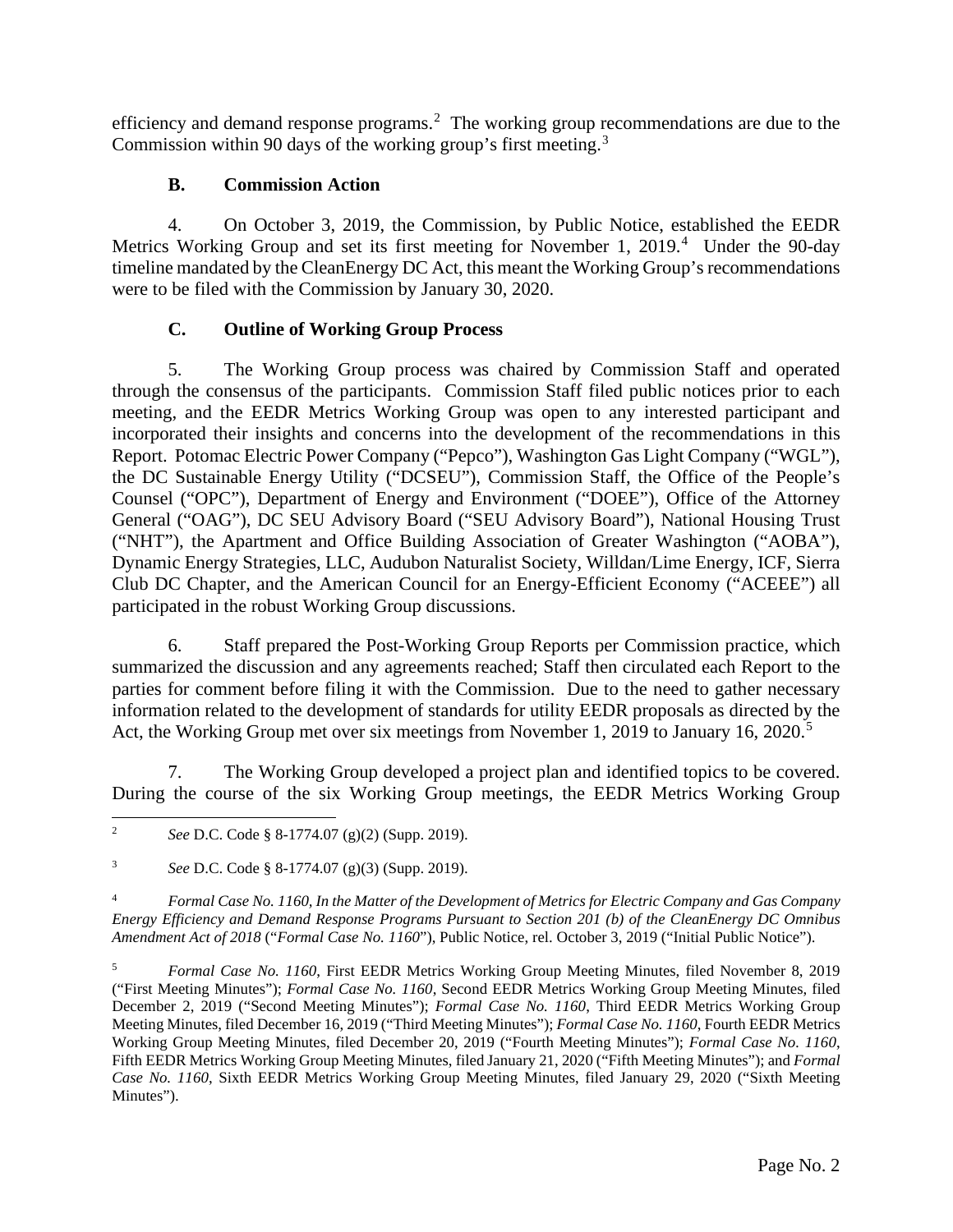reviewed and discussed: (1) the work of the DOEE-DCSEU-SEU Advisory Board Utilities Task Force ("Task Force") to develop a shared understanding of the Act; (2) the meaning of "predominantly low to moderate income" ("LMI") in the Act; (3) DCSEU programs, Pepco MD programs, and WGL MD programs; (4) long-term and annual energy savings metrics; (5) quantitative performance indicators; (6) cost-effectiveness standards; (7) existing markets for EEDR efforts in the District, referencing the DCSEU programs, District businesses, and District nonprofits; (8) performance incentive mechanisms; (9) utility consultation and coordination with DOEE, DCSEU, and SEU Advisory Board; (10) utility cost recovery; and (11) the utilities' proposed goals.

## **D. Overview of Energy Efficiency Programs**

8. The United States Department of Energy defines an energy efficiency program simply as "a mechanism for encouraging energy efficiency." In other words, demand-side management ("DSM"), including both energy efficiency and demand response, are programs involving the planning, implementing, and monitoring activities that are designed to encourage consumers to modify their level and pattern of electricity and/or natural gas usage. These programs may offer financial incentives, technical assistance, and/or other prompts that encourage individuals or organizations to reduce energy consumption. DSM refers only to energy and loadshape modifying activities that are undertaken through utility-administered (or DCSEU) programs. It does not refer to energy and load shape changes that arise from the normal operation of the marketplace or from government-mandated energy-efficiency standards. While the utility or DCSEU oversees the implementation of the programs and offers technical assistance to building owners, program success requires active engagement and participation of a wide range of local businesses who conduct much of the work implementing the energy saving measures.<sup>[6](#page-2-0)</sup>

9. Energy efficiency programs, whether administered<sup>[7](#page-2-1)</sup> by a utility or by the DCSEU consist of a portfolio of specific energy efficiency and/or demand response programs targeted to various utility customer classes. The various programs can offer customers rebates, efficiency upgrades to more efficient technology such as LED lighting or HVAC equipment or more complex projects involving whole-building deep retrofits or other inducements to reduce energy bills and energy usage.

10. Each program is a set of energy efficiency actions or measures, and the utility or the DCSEU commits to run a particular portfolio for a number of years, which allows the creation of certainty for building owners, contractors, and customers that the energy efficiency incentives and services provided in the portfolio will be available. For example, the DCSEU programs are approved for a period of 5 years and this multi-year implementation allowed the program to have

<span id="page-2-0"></span><sup>6</sup> An energy efficiency portfolio is a collection of different energy efficiency programs that use different methodologies and tactics to induce energy conservation through energy savings measures. DOE defines a measure as "any action taken to increase efficiency, whether through changes in equipment, control strategies, or behavior. Examples are higher-efficiency central air conditioners, occupancy sensor control of lighting, and retrocommissioning."

<span id="page-2-1"></span><sup>7</sup> Program administrator is the entity, such as the DCSEU or a utility, primarily responsible for the administration and implementation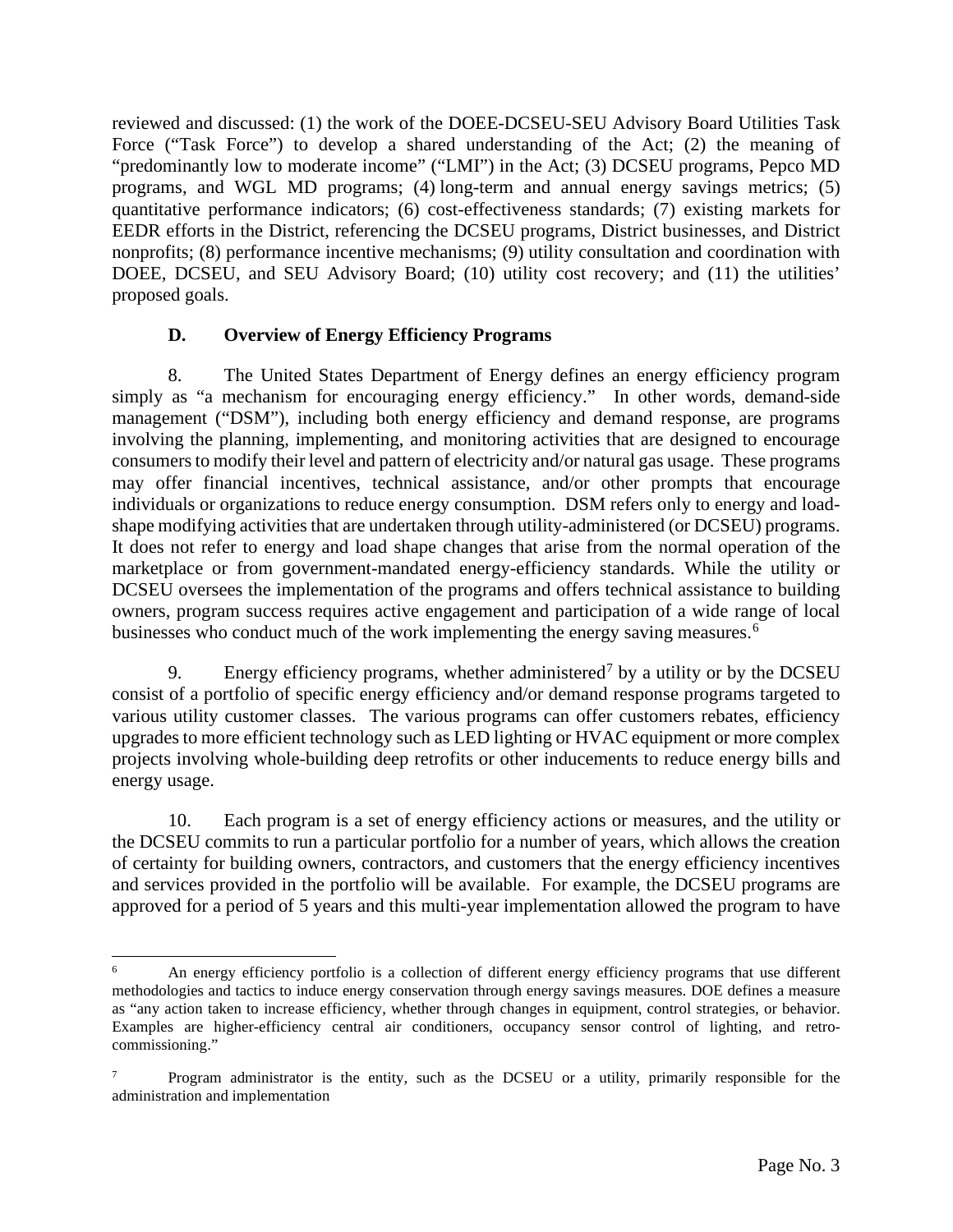lower administrative fees, ensure robust participation as market awareness grows and experience, which leads to improvements in the program offerings.

11. Furthermore, energy efficiency programs often have goals<sup>[8](#page-3-0)</sup> set at the portfolio level rather than for each individual program offering because it provides the utility or the DCSEU the operational flexibility to achieve the goals by emphasizing particular programs. Due to variations in building stock and customer response, the level of participation and energy savings achieved in any particular program changes over time. Therefore, it takes time to identify viable projects, conduct engineering assessments and analysis, and complete projects. Similarly, it takes time for business owners to learn about and understand program requirements and adjust staffing to meet increased demand. Thus, to allow for maximum cost-effective savings and diverse program participation, the program administrator (the utility or the DCSEU) is often granted flexibility to shift resources (and associated savings goals) from under-performing programs to over-performing programs within its portfolio. As such, the Working Group agreed that a multi-year goal<sup>[9](#page-3-1)</sup> was an important element to goal attainment.

12. Generally, the Working Group recommends that the Commission first establish foundational principles which all programs can follow regardless of the administration model. Therefore, the Working Group proposes that all program administrators should uphold the following principles, which will be a key determinant of successful implementation:

- Have goals for all obligated entities that roll up to District-wide goals.
- Be regularly, transparently, and independently evaluated and improved upon based on those evaluations.
- Create systems for coordination or collaboration across obligated entities.
- Have feedback mechanisms for staff, contractors, trade allies, and customers.
- Have transparent and clear rules for market participants.
- Have the contracting resources, authority, financial resources, flexibility, training, and data required to deliver successful customer-facing programs.

# **III. EEDR METRICS WORKING GROUP RECOMMENDATIONS**

13. First, the EEDR Metrics Working Group recognizes the importance of the District's ambitious climate change and energy reduction goals, and the important role utility energy efficiency programs and demand response programs can play in meeting these goals, as recognized by the CleanEnergy DC Act. The Working Group also understands that there are a number of interrelated efforts across the District to achieve these goals and that it will take time and experience to fully understand how each program can best contribute toward achieving the District's overall goals. It is the Working Group's belief that further utility efforts in the EEDR space should begin as soon as possible, however, with the understanding that initial offerings can

<span id="page-3-0"></span>For utility programs, budget expenditures and savings goals are generally provided together for regulatory review.

<span id="page-3-1"></span>Pepco advocated for a 5-year program cycle.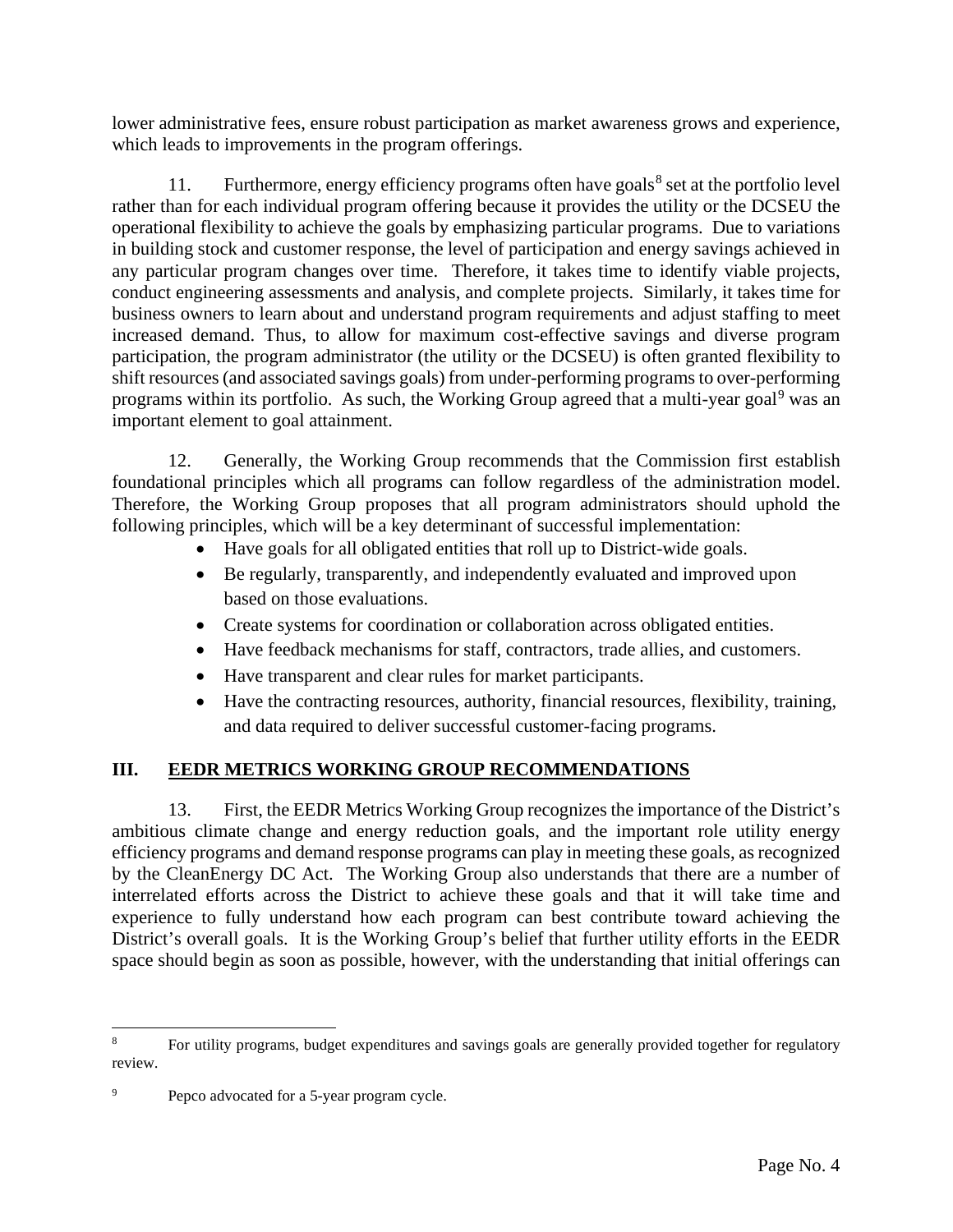be evaluated and adjusted to ensure the District stays on a path to reach its climate change and clean energy goals.

14. Second, the Working Group took notice that neither Pepco nor WGL were new to operating EEDR programs, though neither have EE programs in the District.<sup>[10](#page-4-0)</sup> Pepco and WGL operate energy efficiency programs in their Maryland service territories, while Pepco operates demand response programs in both Maryland and the District, and other PHI utilities have similar programs in Delaware and New Jersey under Delmarva Power and Atlantic City Electric, respectively. Further, the Working Group recognizes that the District already has a successful energy efficiency provider in the DCSEU and DOEE has laid out numerous metrics and standards by which DOEE can assess the DCSEU's energy efficiency programs. The Working Group, where possible, sought to ensure that utility energy efficiency programs are able to track information and outcomes in a way that allows comparisons between both Pepco and WGL and between the utilities and the DCSEU, with the understanding that the DCSEU has additional metrics including green jobs, leveraging, and the requirement of certified business enterprise ("CBE") utilization that would not be required of the utilities.

15. With these points in mind, the EEDR Metrics Working Group addressed the various points below. Note, where there was no consensus or where individual Working Group participants wished to highlight a separate position, the positions of the individual members have been identified and incorporated into the Report.

# **A. Long-Term Energy Savings Metrics**

16. The District's long-term energy savings target as laid out in the Clean Energy DC Plan and updated in the Sustainable DC 2.0 Plan is to achieve a 50% reduction in per capita energy use by 2032 from a 2012 baseline.<sup>[11](#page-4-1)</sup> This target encompasses energy use from all sectors, including electric, natural gas, and transportation.

17. The EEDR Metrics Working Group recognizes that the District is pursuing multiple initiatives to reach this energy savings goal and any utility-administered EEDR program will operate within and be impacted by a broader ecosystem of new and emerging programs. These programs and initiatives include, but are not limited to:

- Energy efficiency programs implemented by the DCSEU;
- Pepco's Energy Wise Rewards program, approved in *Formal Case 1086*;
- The Building Energy Performance Standards ("BEPS"), which were created in the CleanEnergy DC Act;
- New building energy codes and standards, including a goal to establish Net-Zero Energy Codes for all buildings by 2026;
- The Weatherization Assistance Program ("WAP") administered by DOEE;

<span id="page-4-0"></span><sup>&</sup>lt;sup>10</sup> Energy efficiency programs are those programs designed primarily to reduce energy consumption. Demand response programs, such as Pepco's direct load control program EnergyWise Rewards, are designed to curb demand during high peak days. Distributed generation programs, such as the District's Solar for All initiative, refer to those programs that target a customer's supply of energy rather than impacting that customer's overall energy use.

<span id="page-4-1"></span><sup>11</sup> Sustainable DC 2.0 Plan, p. 74, available at [http://www.sustainabledc.org/wp-content/uploads/2019/04/sdc-](http://www.sustainabledc.org/wp-content/uploads/2019/04/sdc-2.0-Edits-V5_web.pdf)[2.0-Edits-V5\\_web.pdf.](http://www.sustainabledc.org/wp-content/uploads/2019/04/sdc-2.0-Edits-V5_web.pdf)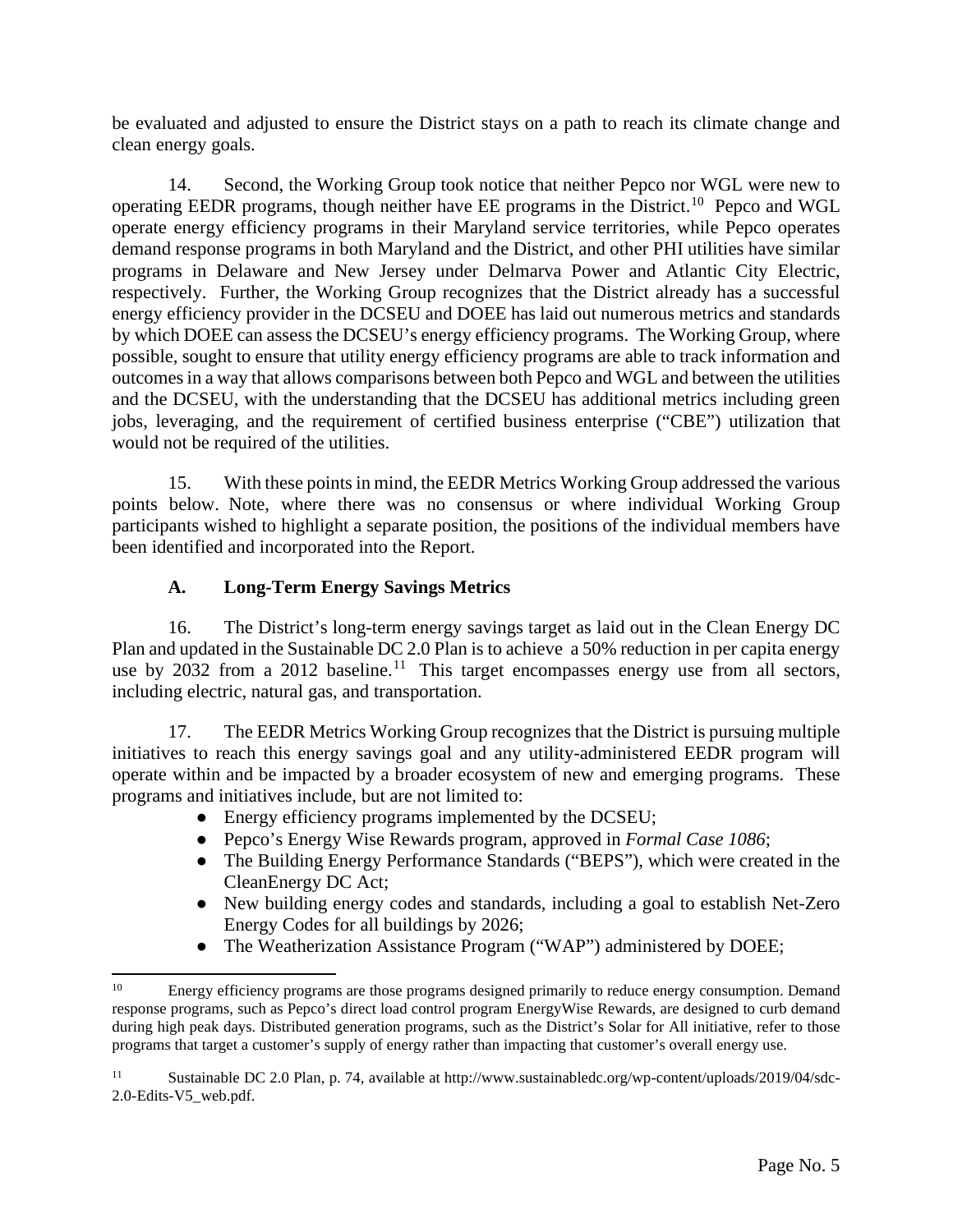- PowerPath DC (*Formal Case No. 1130*), which focuses on distribution modernization including non-wires alternatives;
- *Formal Case 1142*, in which WGL is implementing an energy efficiency program targeting low-income multi-family housing in the amount of \$4.2 million, which is funded by AltaGas Ltd. in compliance with a merger commitment.;
- *Formal Case 1148*, in which Pepco along with the Energy Efficiency and Energy Conservation Task Force is initiating a whole-building deep energy retrofit program targeting low-income multi-family housing. The funding for the *Formal Case No. 1148* program, which is currently in escrow in an initial amount of \$11.25 million, is provided by the Exelon-Pepco merger, approved by the Commission in Order No. 18148;
- The Green Finance Authority ("DC Green Bank");
- The Property Assessed Clean Energy ("PACE") financing program administered by Urban Ingenuity under contract with DOEE.

18. The DCSEU under its current contract, has an annual energy savings goal of 1% reduction per year of gross energy savings from a 2014 baseline. As discussed below, the DCSEU started with a lower energy savings target and ramped up to its 1% per year savings level over 5 years.

19. The Working Group concluded that there was a need to set specific long-term energy savings metrics for utility energy efficiency programs, but the Working Group could not reach consensus on specific energy savings goal.<sup>12</sup> Many participants noted that various initiatives being launched concurrently made it very difficult to determine what long-term level of contribution towards the District's goals would be required from Pepco and WGL energy efficiency programs at this time. The Working Group recommends that any metrics account for the targets in the CleanEnergy DC Act compliance with BEPS.<sup>[13](#page-5-1)</sup> In addition, the Working Group acknowledges that all energy efficiency programs come with incremental costs, and it will require a significant investment to make the District a leader in energy efficiency.[14](#page-5-2)

20. The Working Group recognized that there also is a need for an EEDR potential study[15](#page-5-3) to identify the technical, economic, and achievable EEDR potential in the District.

<span id="page-5-0"></span><sup>&</sup>lt;sup>12</sup> The Working Group did reach general consensus that demand response programs would continue to be evaluated against peak demand shaving capabilities rather than an energy goal, recognizing the fundamental differences in objectives and roles of demand response vs. energy efficiency. Thus, though this report refers to EEDR programs, unless noted otherwise the goals, metrics, and evaluation tools apply only to energy efficiency programs.

<span id="page-5-1"></span><sup>&</sup>lt;sup>13</sup> The BEPS will require buildings that do not meet the established efficiency standards to reduce building energy consumption by 20 percent within a 5-year timeframe. While these standards will be a significant driver towards the energy savings goal, members of the working group noted that many DC building owners, specifically those with buildings serving the LMI community, may require additional support to comply with BEPS, and utility energy efficiency programs.

<span id="page-5-2"></span><sup>&</sup>lt;sup>14</sup> As Pepco presented in the Working Group meetings, the District of Columbia ranks  $20<sup>th</sup>$  in the nation in terms of energy efficiency spend per MWh of distribution retail sales. The average spend per MWh distribution sales for the top 10 state EE investors is \$6.14 per MWh of distribution retail sales, compared to only \$1.63 in DC.

<span id="page-5-3"></span><sup>&</sup>lt;sup>15</sup> The U.S. DOE defines a potential study as "a quantitative analysis of the amount of energy savings that either exists, is cost-effective, or could be realized through the implementation of energy efficiency programs and policies."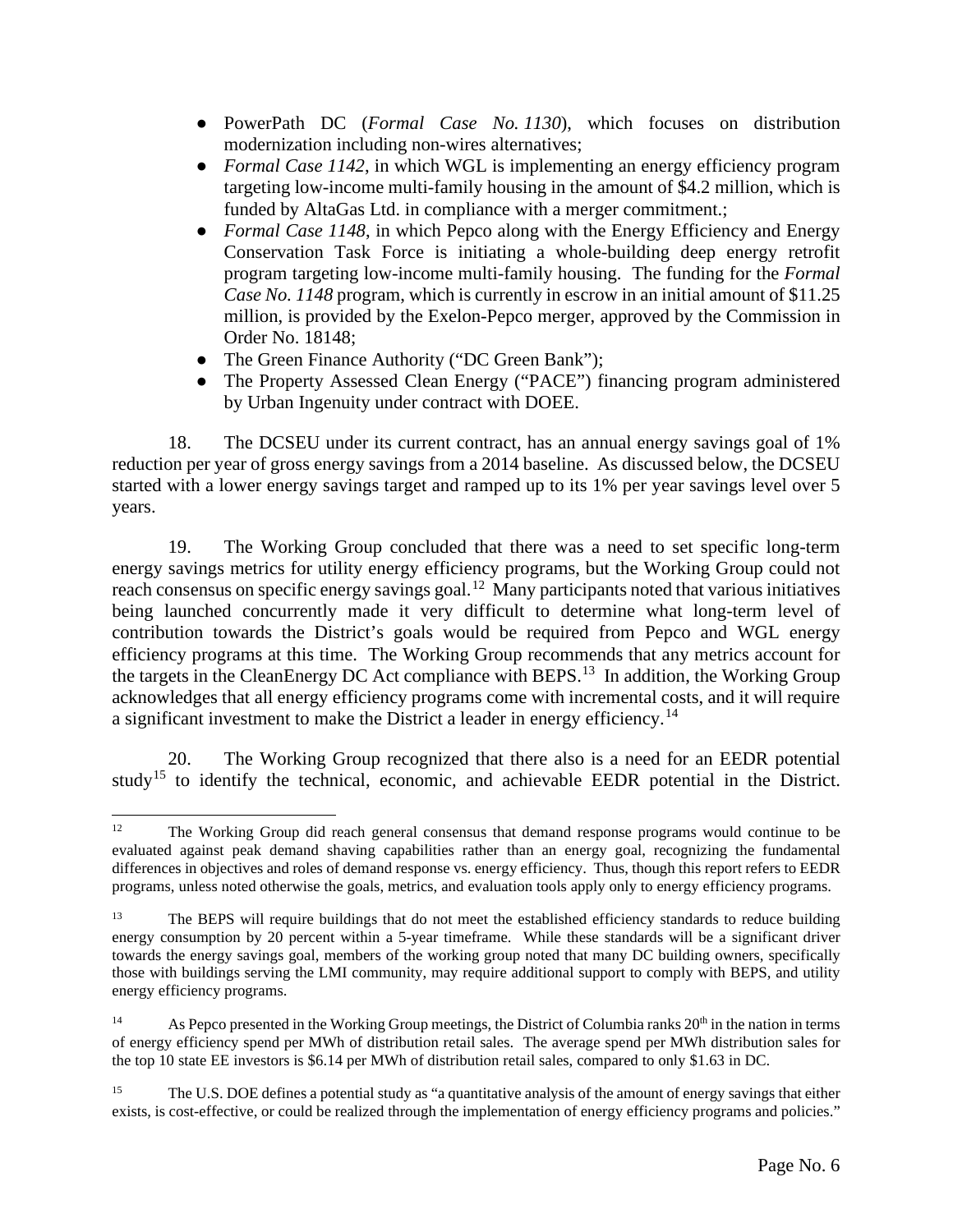Additionally, DOEE is conducting an Electrification Roadmap and Carbon Neutrality Strategy under a U.S. Department of Energy grant that will be completed in the fourth quarter of 2020. OPC suggests that the Working Group first get the results of DOEE's Electrification Roadmap and Carbon Neutrality Strategy before assessing the need for an EEDR potential study to fill in any gaps that may/may not exist. DOEE asserts that its studies are not a replacement for a dedicated EEDR potential study. Pepco and others note that the results of the study might be informative and helpful for the city in defining broader energy and environmental policy, but it would not provide directly relevant and actional outputs of an energy efficiency potential study, which is critical to understanding the market in the District. Most others in the Working Group, including efficiency and environmental stakeholders, DOEE and the utilities, however, believe that an energy efficiency potential study should be undertaken sooner rather than later, noting the length of time such a study will take and the enormous body of historical evidence that such studies have served as the "back bone" of cost-effective, successful and impactful EEDR programs across the country. The Working Group recommends that an EEDR potential study be conducted, at some point, to guide future EEDR program design, implementation, and energy savings goals. According to ACEEE research documents, "Since 2000 it has become more common for utilities to conduct studies in order to make the policy case for energy efficiency. This motivation is most relevant for cities, states, and utility service territories where there is not a lot of energy efficiency experience."

21. Further, the Working Group concluded that it could only determine medium-term goals for the first 5 years of utilities' energy efficiency programs. The Working Group believes it appropriate for Pepco to begin operating energy efficiency programs, with a target of 1% per year of gross wholesale<sup>[16](#page-6-0)</sup> annualized electricity savings by the fifth year of utility program implementation. Eventually, the Working Group would like to see the utilities aligned with DCSEU with a 1% annual gross savings goal after the initial startup years. The Working Group further recognizes that before the end of three years, the Commission should reconvene the Working Group to assess the impact of BEPS and other energy efficiency efforts and to recommend a long-term goal for utility energy efficiency programs based on the results of the potential study and the required contribution of EEDR programs to meet the District's long-term savings goal, including interim targets. There are 27 states that have electric energy efficiency resource standards (targets) in place currently. The range of state goals for reductions in retail

Potential studies identify specific energy savings opportunities, often down to the measure level, and seek to define not just technical potential (energy savings opportunities based on current technology regardless of the cost or difficulty to implement) but also economic potential, "the subset of technical potential that is considered cost-effective compared to a supply-side energy resource alternative (i.e., energy generation)" and achievable potential, "a subset of economic potential, is the energy savings that could be realistically achieved given real-world constraints, including market and programmatic barriers." https://www.energy.gov/eere/slsc/energy-efficiency-potential-studies-catalog

<span id="page-6-0"></span><sup>&</sup>lt;sup>16</sup> Wholesale energy savings refers to energy savings where a line loss factor has been applied to meter-level savings to approximate the generation-level impact of those energy savings. Gross savings refer to all savings achieved through energy efficiency programs, whereas net savings take into consideration savings that might have occurred in the absence of a particular program such as free ridership and spillover effects. It can take up to a year to conduct the econometric analysis to determine a net-to-gross ratio for a given program, creating significant lag in reporting evaluated net savings relative to gross savings.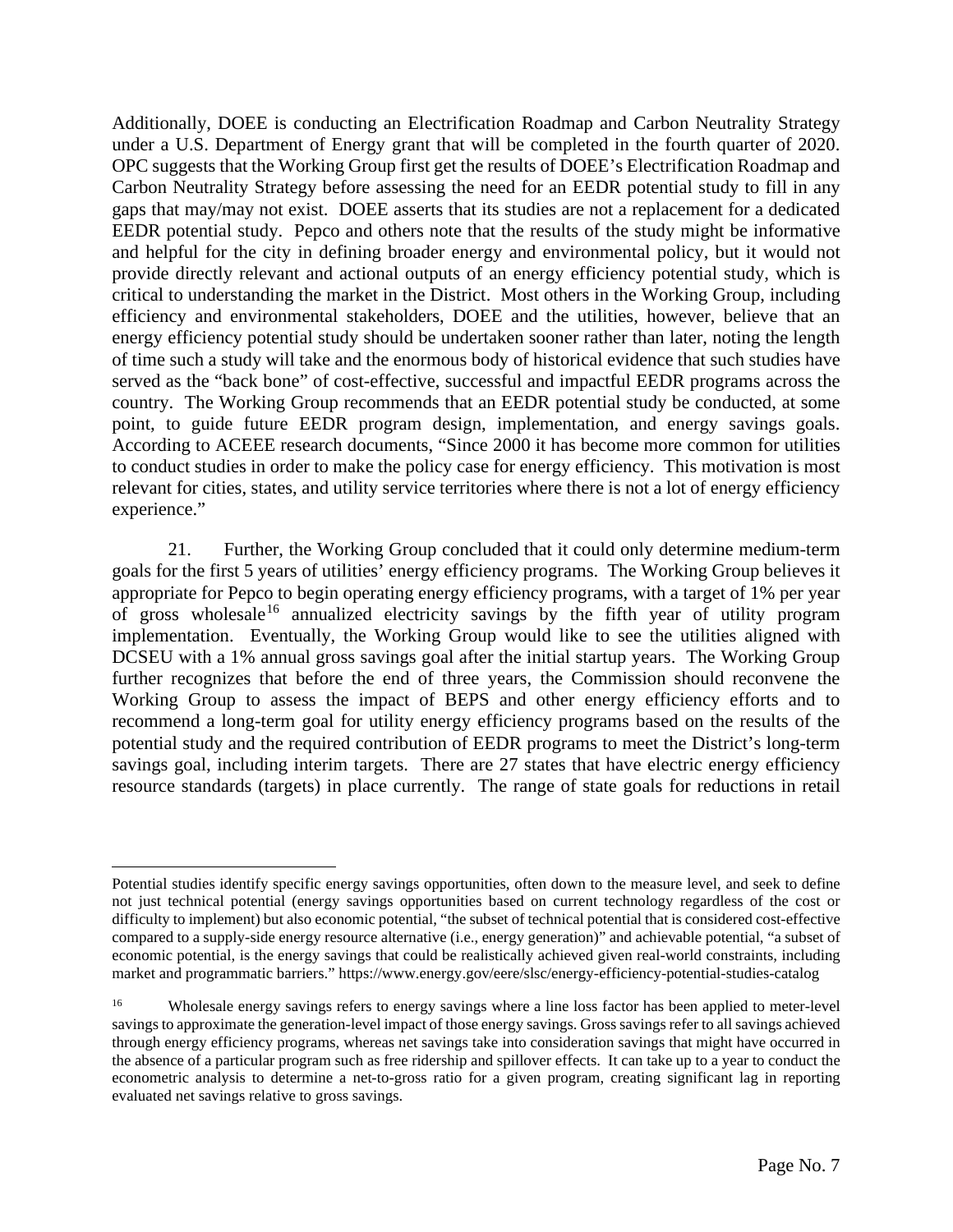electric sales per annum varies, but the majority have established targets of greater than 1% per annum and several now have goals at-or-above 2% per annum (including Maryland).

## **B. Annual Energy Savings Metrics**

22. Annual energy savings targets are typically an incremental breakdown of the program cycle energy savings goals. For example, a program administrator might have a goal of 5% annualized MWh over a 5-year program cycle where the administrator might aim to achieve 1% savings per year, but if the portfolio falls short in year one, the administrator has the opportunity to close the gap by achieving more than 1% in later years within that program cycle. To the extent that an energy efficiency portfolio of programs over or under achieves in an individual year, the over or under savings can be applied to subsequent years in the program cycle. The DCSEU currently has a 5-year contract (FY2017 – FY2021), and members of the Working Group are proposing that the utilities begin with a 3-year program proposal to allow for quicker program review and refinement.[17](#page-7-0) In Maryland, Pepco and WGL are approved for 3-year program cycles though the initial 2008 EmPOWER Maryland law called for utilities to offer programs to achieve a 15% energy savings by the year 2015 and current legislation directs that programs continue through 2023 to provide longer-term market assurance. Pepco believes that a 5-year program cycle is critical to allow the utilities to gain experience in the market in the District, reach and gain the trust of customers, and allow for certainty in the community of contractors and businesses that will be needed to meet the Commission's and Act's goals. In addition to establishing awareness and market confidence, Pepco asserts a 5-year program cycle lowers the cost to administer programs through more favorable contract terms with vendors while also supporting projects that allow for deeper, more persistent savings that take considerable time to complete.

23. The Working Group recommends a medium-term goal of an annual savings of 1% of gross electricity savings for the initial program cycle, which would allow Pepco to initiate and ramp-up its program delivery. The Working Group has not reached a consensus regarding the savings ramp period to reach 1% savings. DOEE and other Working Group members recommend that Pepco achieve a 1% savings rate by program year 3, which is within the range of EE ramp rates presented by ACEEE. Pepco proposed a gradual ramp-up, starting with approximately 0.2% in the first year, and increasing by an additional 0.2% per year until reaching 1% gross savings per year after 5 years.

|                | Savings Target | Estimated                | Cumulative               |
|----------------|----------------|--------------------------|--------------------------|
|                | (percent of    | <b>Annualized Energy</b> | <b>Annualized Energy</b> |
|                | baseline year) | Savings (MWh)            | Savings (MWh)            |
| Program Year 1 | 0.20%          | 22,000                   | 22,000                   |
| Program Year 2 | 0.40%          | 44,000                   | 66,000                   |
| Program Year 3 | 0.60%          | 66,000                   | 132,000                  |
| Program Year 4 | 0.80%          | 88,000                   | 220,000                  |
| Program Year 5 | 1.00%          | 110,000                  | 330,000                  |

<span id="page-7-0"></span><sup>&</sup>lt;sup>17</sup> The DCSEU initially started out with a 3-year contract.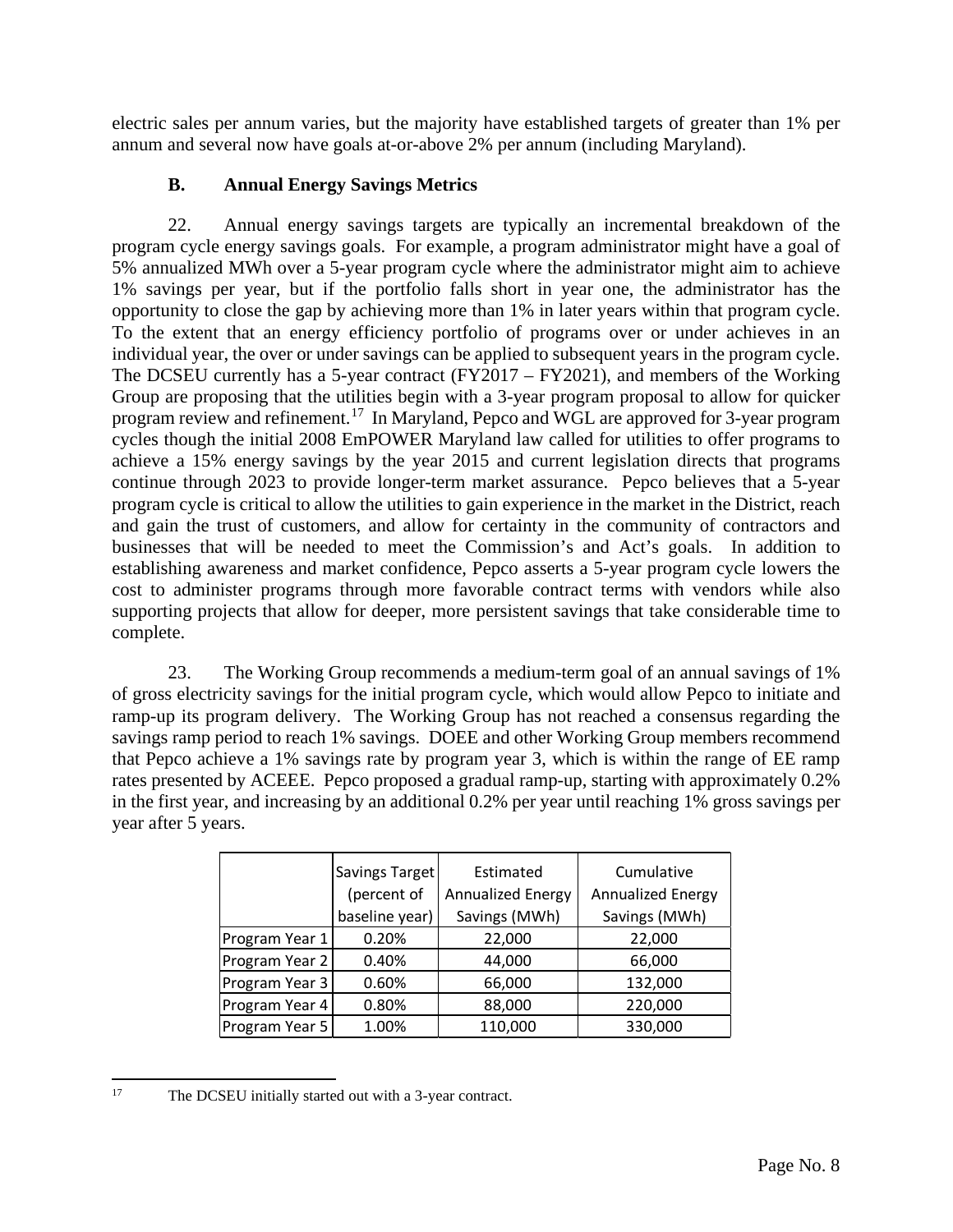DOEE believes that the 0.2% per year ramp rate is too modest and slower than what electric utilities in other jurisdictions have achieved for electric EE programs. Instead, DOEE recommends that Pepco ramp to an annual savings goal of 1% of gross electricity savings by third program year, with interim goals for the first and second program year. Further, DOEE believes that to achieve a 1% goal by the third program year, Pepco should offer EE programs to customers in all rate classes. For future program cycles, the Working Group does recommend that savings targets be revised based on the results of the EEDR potential study.

24. Washington Gas is voluntarily participating in Maryland, which does not have a specific goal for natural gas. WGL is working to develop a realistic, achievable, and analyzedfor-ratepayer-impact energy reduction target that will be included as part of its energy efficiency program design filing. A more comprehensive program potential study is necessary to fully understand the market potential that is available and not duplicative of the current DCSEU program and that will maximize benefits to low- and moderate-income residents. Furthermore, WGL states that a revenue decoupling mechanism is a necessary component to offer utility-led energy efficiency programs in the District.

25. ACEEE notes that a 0.2% ramp rate for electric energy efficiency is lower than the average ramp rate for leading utilities across the country (0.25%), and lower than many leaders with ramp rates of over 0.4% in years 1 to 3 of programs. Recognizing the added level of complexity due to coordination with the DCSEU, ACEEE recommends setting a 3-year program cycle, with a policy proceeding after two years to reassess. ACEEE also recommends that Washington Gas propose its own plan including an overall goal and ramp rates.

26. Sierra Club DC Chapter notes that the proposed prohibition on these programs exceeding their budget constraints (see Item G, Subitem 4, "Cost Recovery") will effectively ban a faster implementation of these programs. Instead, Sierra Club DC Chapter suggests a more aggressive ramp rate of ⅓% per year to achieve 1% gross savings within 3 years of program inception, and the Commission can consider including performance incentives to meet this moreaggressive target.

27. At this time, the Working Group did not recommend a peak demand savings (MWs) target for DR, but acknowledged that one could be considered based on the results of the EEDR potential study. DOEE recognizes that some demand response programs may target specific load constraints under Pepco's non-wires alternatives ("NWA") process and therefore have localized reduction targets. Furthermore, demand response programs focus on peak demand savings and Energy Efficiency Programs focus on energy savings.

28. Of particular note, DOEE is currently evaluating the implications of collecting energy savings data on an MMBtu (One Million British Thermal Units) as compared to the MWhs (Megawatt Hours) and therms the DCSEU currently uses. Presently the DCSEU only uses MMBtu for calculating energy savings for low-income projects but uses MWhs and therms for non-low income electricity and gas project savings. The Working Group recognizes that if DOEE moves forward with such a change in how it evaluates annual energy savings and program and project energy savings, then the Commission, utilities, and stakeholders must examine a parallel shift in utility quantitative performance indicators ("QPI") calculations. Importantly, Pepco notes that using an MMbtu goal aligns energy efficiency program metrics with both the energy reduction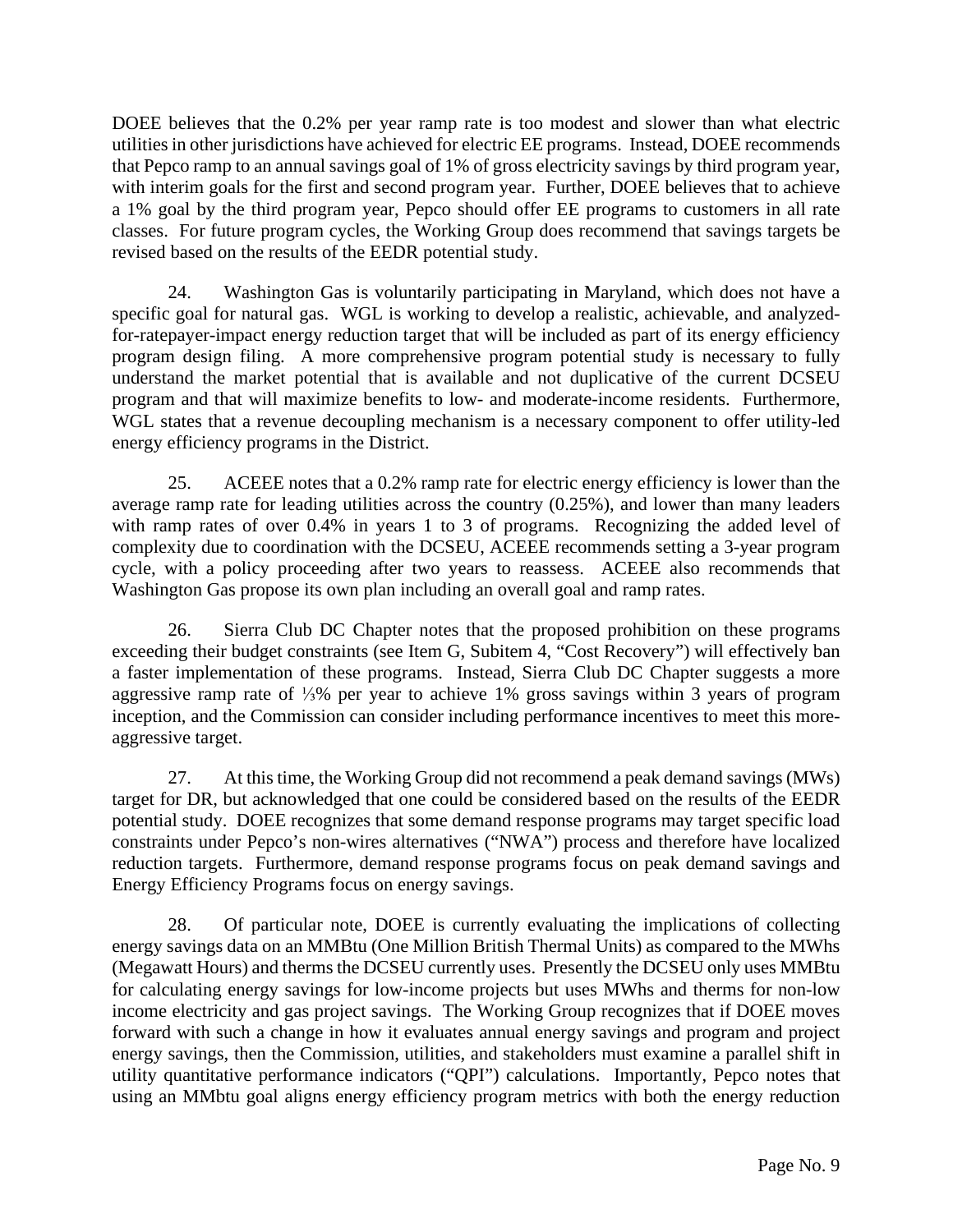goals as well as the emissions reductions goals. Assigning an MMbtu goal would allow the DCSEU and the utilities to offer programs that reduce overall carbon emissions but might increase kWh due to fuel switching from oil or gas to electric energy. Such initiatives will become increasingly valuable as the city moves towards a cleaner fuel mix for its electric energy supply. Sierra Club DC Chapter prefers evaluating energy efficiency programs on MMBtu savings immediately so that utilities can design programs that incentivize beneficial fuel switching, *i.e.* from gas to electricity.

## **C. Quantitative Performance Indicators**

29. The EEDR Metrics Working Group supports using annual QPI for utility run programs (not the DCSEU) similar to those currently reported semi-annually in the EmPOWER Maryland programs. At a high level, Pepco's Maryland reports include data regarding: (1) program participation; (2) measure count and category by program; (3) annualized energy savings by program, in both gross and net wholesale MWh; (4) demand reduction by program, in wholesale MW; (5) levels of participation, program spending, and energy savings for customers receiving energy assistance; (6) budget and spend by program; and (7) potential program modifications. On the natural gas side, WGL reports on (1) program participants; (2) measure count by program; (3) total annual budget expenditures by program; (4) annualized energy savings in gross therms; (5) participation, spend, and savings for customers receiving energy assistance; (6) lifecycle energy savings in gross therms; (7) and lifecycle energy cost savings. Net therm savings is also provided by programs.

30. ACEEE additionally recommends that utilities report on total savings, participation, costs, greenhouse gas savings. Reporting all the above data at the sector level as well as at the portfolio level is preferred.

31. After Washington Gas, Pepco and the DCSEU presented on data collected for their respective programs, the Working Group established a sub-group to develop the consensus QPIs. The Working Group believes that it is important that the utilities collect and report QPIs similar to the DCSEU's, but that other QPIs specific to utilities may also be appropriate and recommends that the Commission approve this approach. In an effort to allow for comparisons, when appropriate, the Working Group recommends that the timing of QPI reporting align with the District Government's fiscal year (October 1 to September 30) so that utility program years align with the DCSEU's program years. However, Pepco also noted that the timing of Commission authorization of a utility energy efficiency plan may require a partial program year for initial implementation in order to align reporting cycle with the SEU and other DC government entities. Furthermore, WGL will establish an appropriate gas QPI should demand response be included in the utility-led portfolio of programs offered in the District.

32. As noted above, DOEE's ongoing evaluation of energy savings data on a MMBtu basis compared to the kWhs and therms currently used could cascade into adjusting the utility QPI calculations. In addition, for demand response programs, callable MW load should continue to be the primary QPI given the peak demand impact.

33. Sierra Club DC Chapter recommends that Pepco report peak demand savings (MWs) in terms of both Winter MW and Summer MW as electrification efforts may eventually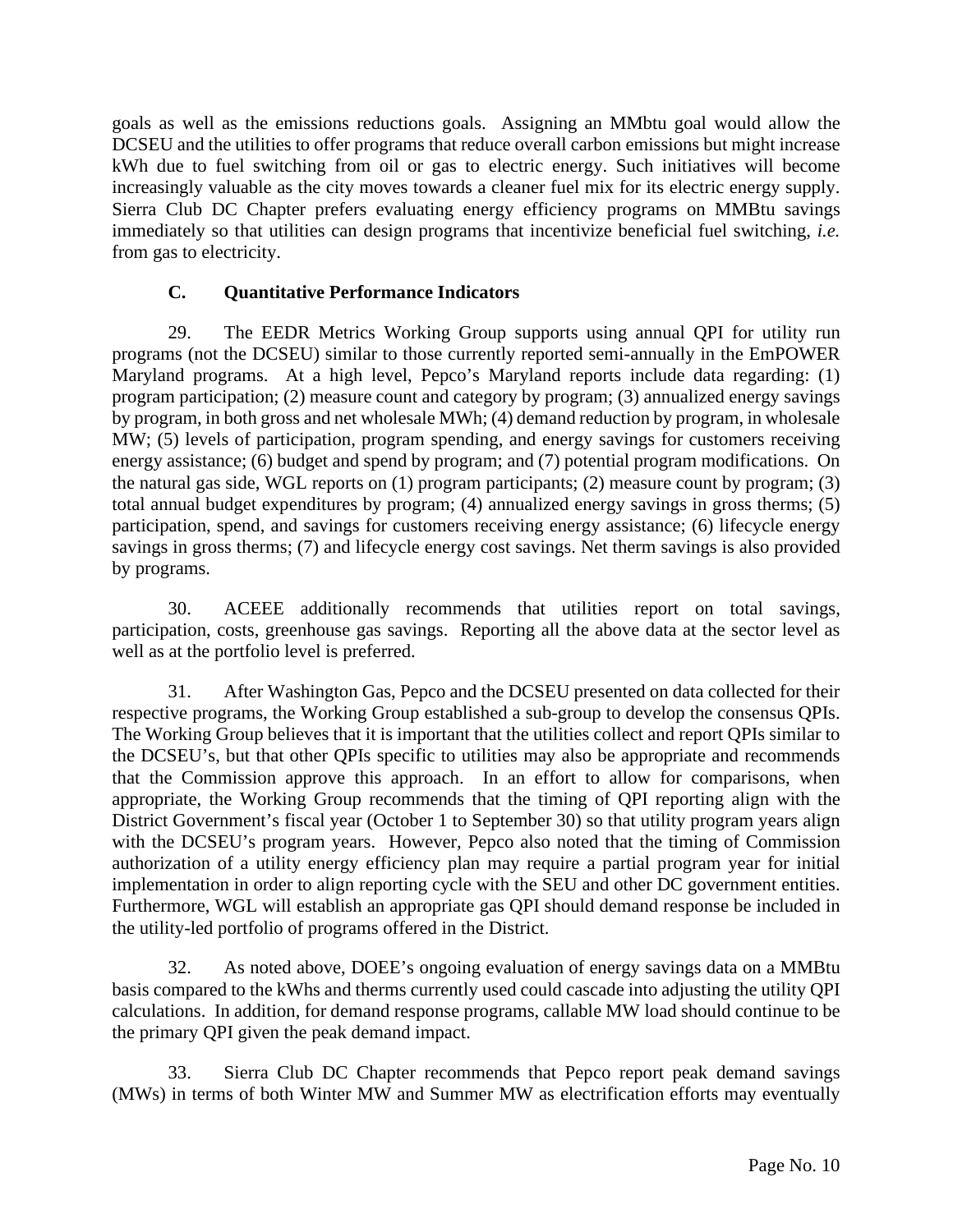change the electricity use characteristic in the District to reach peak capacity in the winter instead of summer.

## **D. Cost-Effectiveness Standards**

34. The Working Group conducted extensive discussion about how to measure the cost effectiveness of energy efficiency programs. The Working Group agreed that energy savings target should be gross wholesale energy savings, which is the current standard used by the  $DCSEU<sup>18</sup>$  $DCSEU<sup>18</sup>$  $DCSEU<sup>18</sup>$  Further, the Working Group recommends that utilities also calculate the net energy savings by subtracting free-ridership and spill-over effects, which is consistent with the DCSEU's current practice.<sup>[19](#page-10-1)</sup> While gross savings would be used for benchmarking, the net energy savings would be used for cost-effectiveness tests and performance incentive metrics, discussed below.

35. The Working Group also recommends the use of the Societal Benefit Cost ("SBC") test analysis, especially as is employed already to measure the cost-effectiveness of the DCSEU programs. Additionally, the Working Group acknowledges that other tests such as Utility Cost Test ("UCT"), Total Resource Cost ("TRC") test, and Rate Impact Measure ("RIM") may be tracked to provide other useful insights into programs. Pepco and WGL reviewed the inputs used by the DCSEU and agreed to utilize those inputs to the extent applicable to utility energy efficiency programs. This would enable all District-based energy efficiency programs to implement the same cost effectiveness standards. The Working Group reached a consensus that programs should be evaluated for cost-effectiveness at the portfolio level and across all years of the EEDR program cycle. A focus on the portfolio level and multiple years enables the EEDR administrators to pursue more diverse and comprehensive EEDR portfolios, including programs achieving deeper energy savings but are typically less cost-effective. The Working Group also agreed that while individual programs would be screened for cost-effectiveness, the utility programs would only be required to demonstrate a SCT benefit-cost ratio greater than one at the portfolio level. Pepco emphasizes this approach, noting that a cost-effective portfolio may include some individual programs or measures that do not pass cost-effectiveness screening but ensure both breadth and depth of participation. Additionally, some programs may be challenged in meeting cost-effectiveness standards but provide a valuable first engagement with customers that can lead to further engagements. Finally, Pepco notes that cost-effectiveness does not directly reflect the cost to achieve energy savings. As a jurisdiction progresses from simpler approaches such as retail LED lighting mark-downs and large commercial prescriptive measure rebates to more complex retrofit programs or programs targeting harder to reach populations, the cost per MWh of annualized energy savings typically increases, though the programs may still be cost-effective relative to policy objectives.

<span id="page-10-0"></span><sup>&</sup>lt;sup>18</sup> Gross savings refers to "the change in energy consumption and/or demand that results directly from program related actions taken by participants in an efficiency program, regardless of why they participated and unadjusted by any factors." Net savings refers to "The total change in load that is attributable to an energy efficiency program. This change in load may include, implicitly or explicitly, the effects of free drivers, free riders, energy efficiency standards, changes in the level of energy service, and other causes of changes in energy consumption or demand." Horowitz, Paul. 2011 *Glossary of Terms: Version 2.1*. A Project of the Regional Evaluation, Measurement, and Verification Forum, available at [https://neep.org/sites/default/files/resources/EMV\\_Glossary\\_Version\\_2.1\\_0.pdf.](https://neep.org/sites/default/files/resources/EMV_Glossary_Version_2.1_0.pdf)

<span id="page-10-1"></span><sup>&</sup>lt;sup>19</sup> ACEEE notes that most jurisdictions do not account for market effects.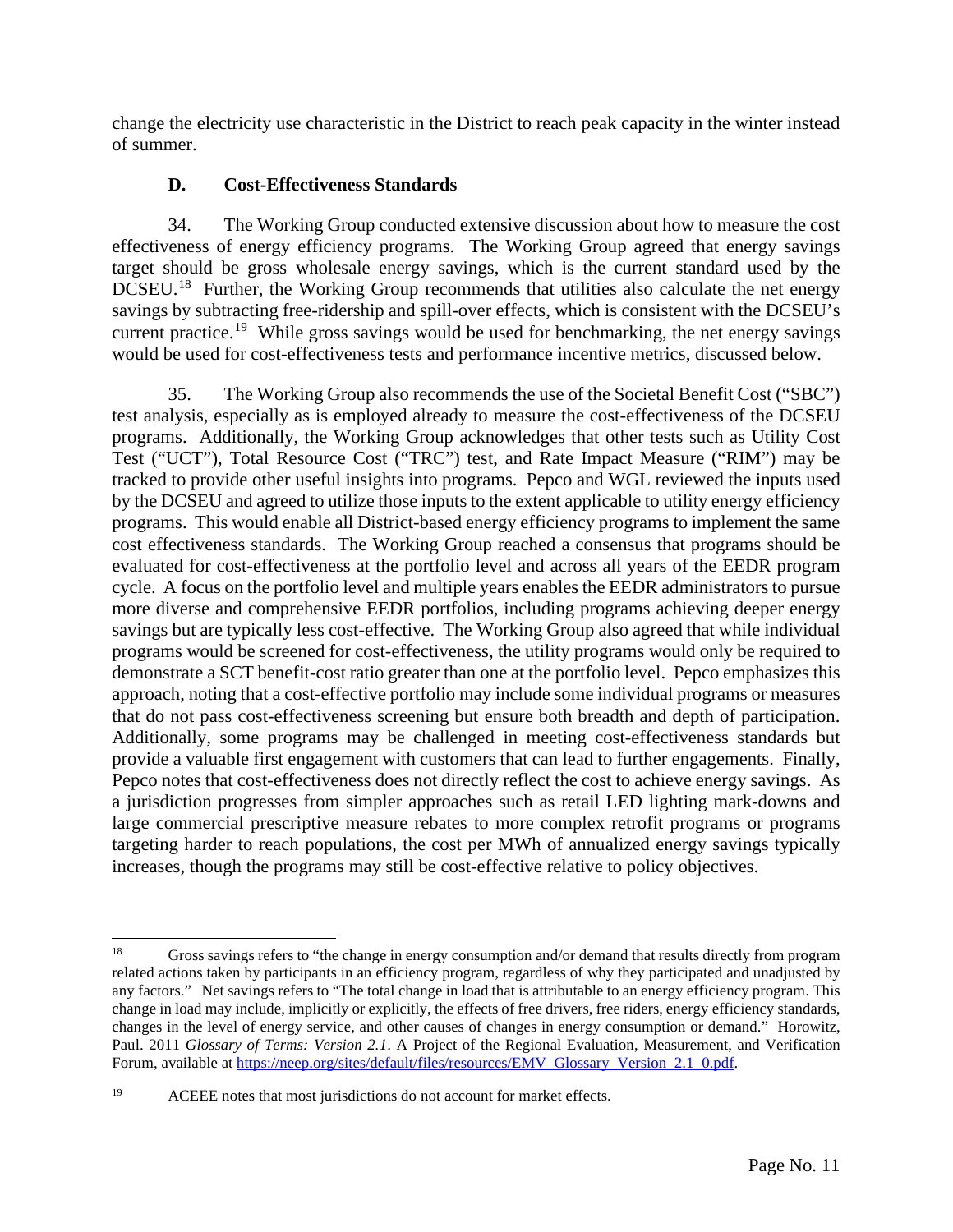36. There was disagreement between Working Group members about how to assess the cost effectiveness of energy efficiency programs serving low-income residents. The individual participant's positions on this point are as follows:

37. Dynamic Energy Strategy believes that the waiver of the cost effectiveness test for low-income programs used in many jurisdictions should be adopted by the Commission. LMI programs, which are more expensive and more difficult to administer than other EEDR programs, should be exempted from portfolio-level cost-effectiveness testing and/or "adders" should be provided for non-energy benefits such as health and safety improvements, higher incentive levels to better balance the higher program costs.

38. Pepco, along with other members of the Working Group, using data presented by ACEEE, agrees that best practices across the country typically excluded programs that are designed to reach limited-income households from the overall portfolio cost-effectiveness screening. Pepco and members of the Working Group acknowledge the value of calculating the Benefit-Cost ratio using the SCT for these programs for tracking and informational purposes, but note that the SCT fails to adequately capture the additional benefits to limited-income households as well as the substantially higher cost of administering these programs, including health and safety improvements, more personal and direct customer education and outreach, higher incentive levels, and other unique challenges to reaching those with the highest energy burden.

39. ACEEE recommends that the Rate Impact Measure ("RIM") test only be used to the extent that it provides information on the following points:

- (1) "Rate impacts: provide an indication of the extent to which rates for all customers might increase due to efficiency resources.
- (2) Bill impacts provide an indication of the extent to which customer bills might be reduced for those customers that install efficiency resources.
- (3) Participation impacts provide an indication of the portion of customers will that will experience bill reductions or bill increases. Participating customers will generally experience bill reductions while non-participants might see rate increases leading to bill increases."<sup>[20](#page-11-0)</sup>

Additionally, ACEEE recommends that low-income programs be exempt from meeting costeffectiveness standards, but should report on cost-effectiveness for informational purposes. The majority of states exempt low-income programs from cost-effectiveness tests, which is a simple to understand and easily administered approach that recognizes the additional benefits of such programs.

40. Sierra Club DC Chapter suggests that cost-effectiveness for low-income programs be evaluated differently from other types of programs. The PSC should either adopt the methodology used by DCSEU, namely using non-energy-benefit adders, or exempt low-income

<span id="page-11-0"></span><sup>20</sup> 2017 *National Standard Practice Manual for Assessing Cost-Effectiveness of Energy Efficiency Resources*, p. 124, available at [https://nationalefficiencyscreening.org/wp-content/uploads/2017/05/NSPM\\_May-](https://nationalefficiencyscreening.org/wp-content/uploads/2017/05/NSPM_May-2017_final.pdf)2017 final.pdf.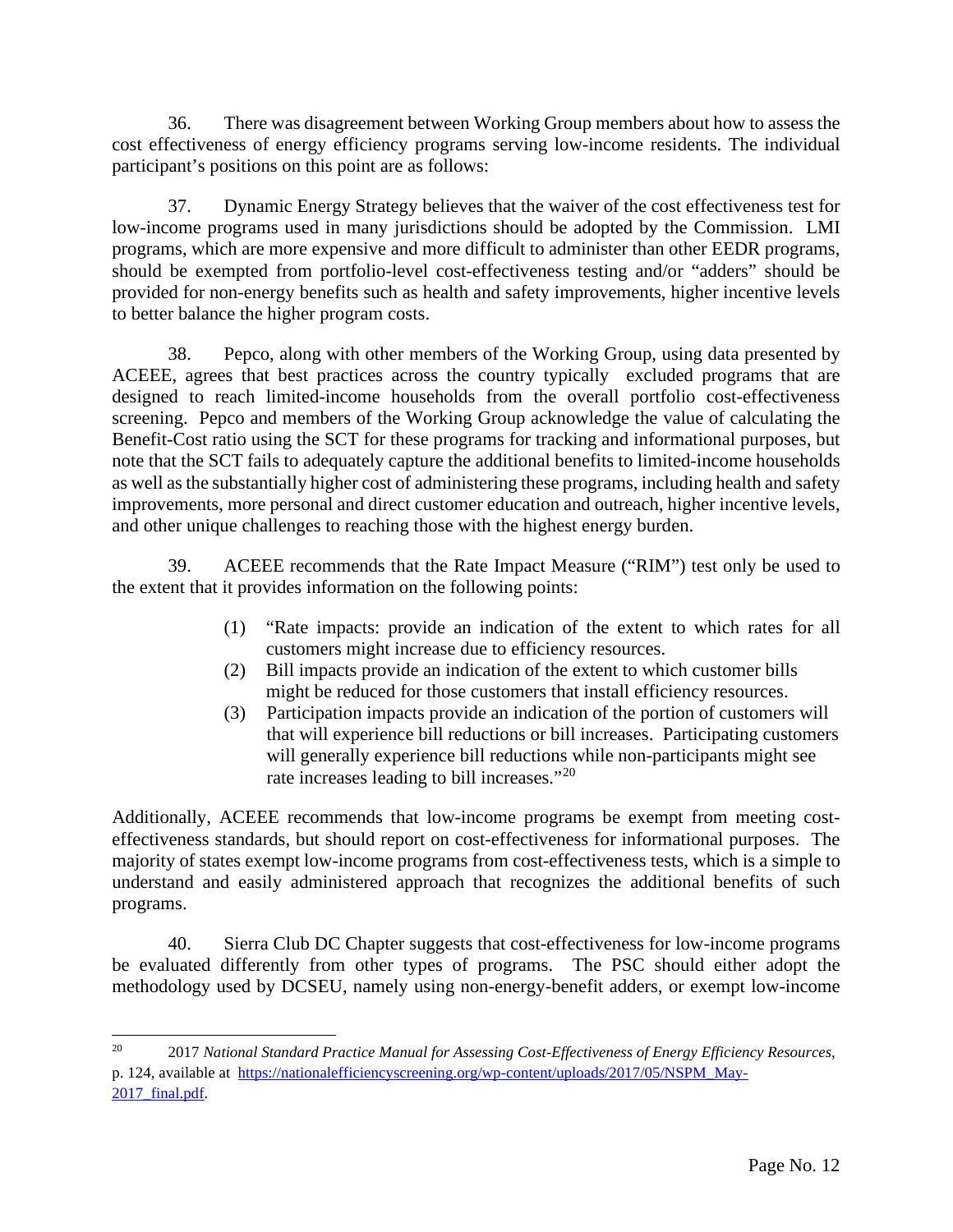programs from meeting cost-effectiveness targets altogether. Cost-effectiveness of these programs should still be reported for tracking and transparency.

41. OPC understands that low-income EE programs may not be as cost effective as other programs, but they are very much needed to ease the energy burden. Additionally, utilities should offer a comprehensive portfolio to assure equitable access for all ratepayers regardless of their income threshold. It is a balancing act, but in order for ratepayers to share in the costs, they too must be able to benefit and have access to the savings in their households.

42. Washington Gas supports calculating the benefit-cost ratio based on the SCT for informational purposes when evaluating programs exclusively benefiting low- and moderateincome eligible programs. Income-qualified program SCT calculations would be excluded from the overall energy efficiency program portfolio cost-effectiveness calculations. Benefits for income-qualified program participants may not be fully accounted for within the SCT calculation while additional program implementation costs that include providing health and safety measures, additional marketing and program outreach and increased incentive amounts also impact SCT results. A ratepayer impact analysis should accompany the SCT for all income-qualified programs to illustrate the full program costs and impact to ratepayers. This recommendation is consistent with the most common approaches to cost-effectiveness requirements for low-income energy efficiency programs from the December 13, 2019 memo provided to the Working Group by ACEEE.

43. DOEE believes low-income program costs and benefits should be included in EEDR cost-effectiveness screening, but assessing the value/effectiveness of utility EEDR programs should be based on portfolio level cost-effectiveness test that achieves a benefit to cost ratio of at least one (1). Additionally, DOEE believes that low-income programs should receive a non-energy benefits adder to reflect the additional benefits that accrue from targeting LI households.

## **E. Measures the Commission Can Take to Ensure Programs Do Not Impede District Business or Nonprofits Currently Operating in the District that Provide EEDR Programs**

44. The ACEEE provided a memo to the Working Group detailing how the administrator of EEDR programs will be able to leverage existing EEDR efforts to achieve greater cost-effectiveness without duplicitously overlapping those efforts. By understanding the strengths and weaknesses of District agencies, the DCSEU, and the utilities, the Commission can allow each entity to focus on their responsibilities and avoid confusion. Specifically, ACEEE suggests that the following areas of administration be handled by these entities: workforce development to be handled by government agencies; programs involving customer or system data to be handled by the utilities; customer acquisition to be handled by the utilities; retail product programs will be a District-wide coordination effort; and multifamily and low-income customers to be handled in a coordinated effort between the DCSEU and the utilities. Also important is to allow for flexibility as the program types evolve, as well as innovation to develop new approaches. The utilities will be able to leverage their experiences from EE and DR programs in Maryland to ensure no substantial overlap with existing government and nonprofit efforts in the District.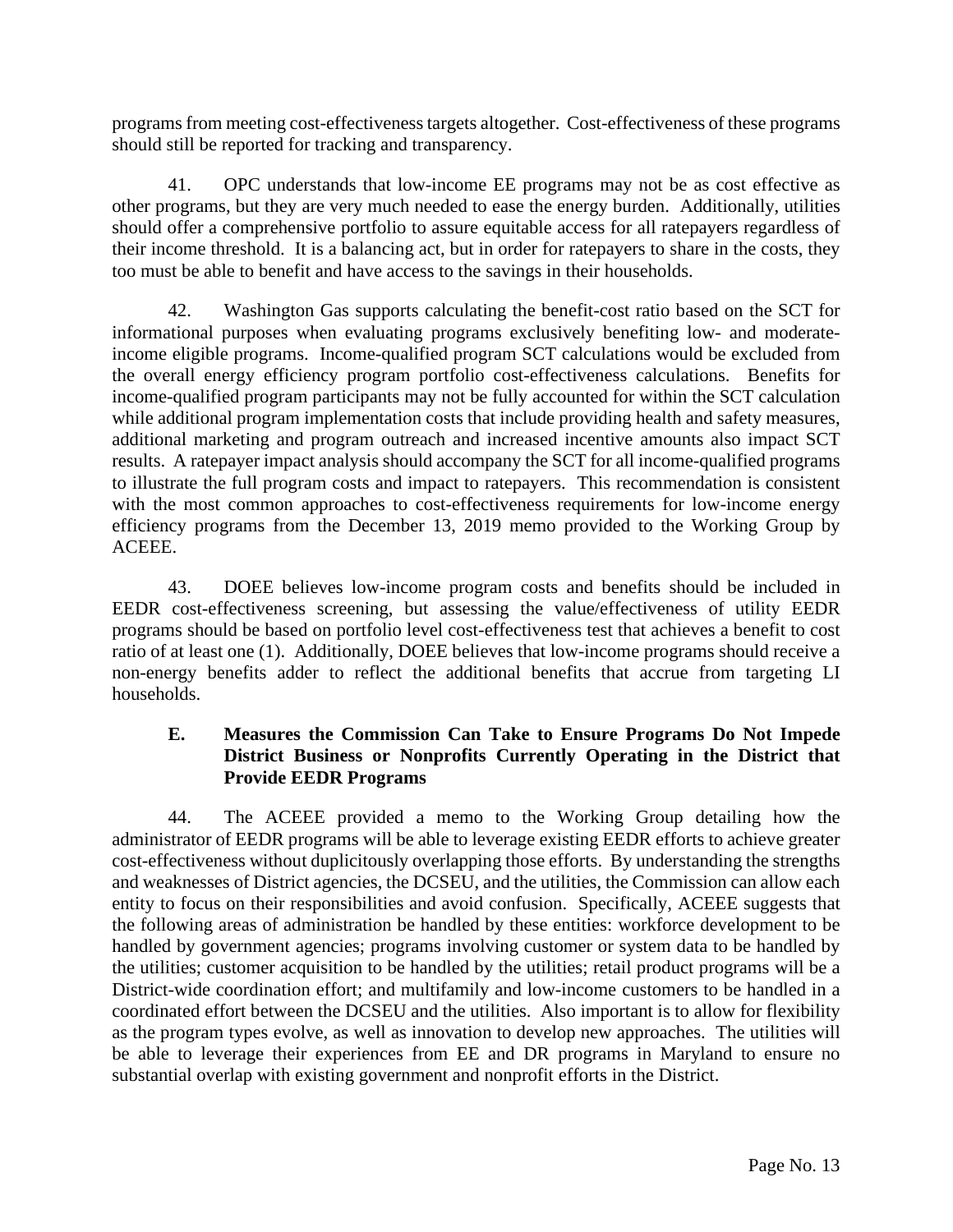### **F. EEDR Performance Incentive Mechanisms**

45. The Act tasked the Working Group with consideration of performance incentive mechanisms ("PIMs") based on the quantitative performance indicators, addressed above.<sup>[21](#page-13-0)</sup> A number of Working Group participants, including Pepco, OPC, the District Government (DOEE and OAG), and AOBA are parties to *Formal Case No. 1156*, where Pepco has applied for authorization to institute a Multiyear Rate Plan, including proposed PIMs. In that case, the Commission in Order No. 20273, directing Parties and other stakeholders, to "meet and discuss PIMs what are achievable PIMs in this rate case, how PIMs can be utilized to advance the District's clean energy goals, and what information is suitable for tracking for future PIM development," the Commission directed that these meetings occur between January 15, 2020 and March 31, 2020.<sup>[22](#page-13-1)</sup> The Commission also notified the parties that PIMs for utility proposed EE and DR programs would be an issue examined by the Working Group in *Formal Case No. 1160* and filed for consideration in January 2020<sup>[23](#page-13-2)</sup> and directed that *Formal Case No. 1156* Parties could propose PIMs as part of their testimony.

46. Pepco believed that, in its reading of Order No. 20273, the Working Group was directed to consider and develop PIMs, Pepco agrees that this could be done at a later date and, if appropriate, in concert with the process the Commission directed in Order No. 20273.

47. The Working Group accepts that *Formal Case No. 1160* is not the Commission's primary vehicle for PIMs development, but disagreed on whether PIMs related to EEDR could be addressed through *Formal Case No. 1160*. While the Working Group is not proposing specific PIMs for the utilities at this time, it did explore how the DCSEU is compensated in relation to its performance. For each goal, the DCSEU begins to earn an incentive payment if it meets the minimum performance target for each benchmark. The DCSEU's contract established a series of energy savings goals and performance incentives and it earns payments as it moves from 50-80% of a goal up to 100% of the goal. The DCSEU receives 100% of the incentive payment for a benchmark, if its performance meets or exceeds 100% of the performance target for that benchmark. The 100% payment level established in the contract caps the amount of money the DCSEU can earn under the contract. Penalties for non-performance are also included in the DCSEU's contract for each performance benchmark. Penalties for non-performance are assessed on an annual basis for two benchmarks, and at the end of the 5-year base period for all cumulative benchmarks.

- 48. ACEEE adds that Principles for effective PIMs state that PIMs should: $^{24}$  $^{24}$  $^{24}$ 
	- Link metrics, or standards of measurements for tracking and reporting performance, to policy goals. This might include helping influence the utility to

<span id="page-13-0"></span><sup>&</sup>lt;sup>21</sup> CleanEnergy DC Act Sec. 201 (b)(4), codified in D.C. Code §8-1774.07 (g)(2)(B) (2019 Supp.).

<span id="page-13-1"></span><sup>22</sup> *Formal Case No. 1156*, Order No. 20273, ¶ 105.

<span id="page-13-2"></span><sup>23</sup> *Formal Case No. 1156*, Order No. 20273, ¶ 105.

<span id="page-13-3"></span><sup>&</sup>lt;sup>24</sup> 2015 *Utility Performance Incentive Mechanisms: A Handbook for Regulators*, available at [https://synapse](https://synapse-energy.com/sites/default/files/Utility%20Performance%20Incentive%20Mechanisms%2014-098_0.pdf)[energy.com/sites/default/files/Utility%20Performance%20Incentive%20Mechanisms%2014-098\\_0.pdf;](https://synapse-energy.com/sites/default/files/Utility%20Performance%20Incentive%20Mechanisms%2014-098_0.pdf) 2018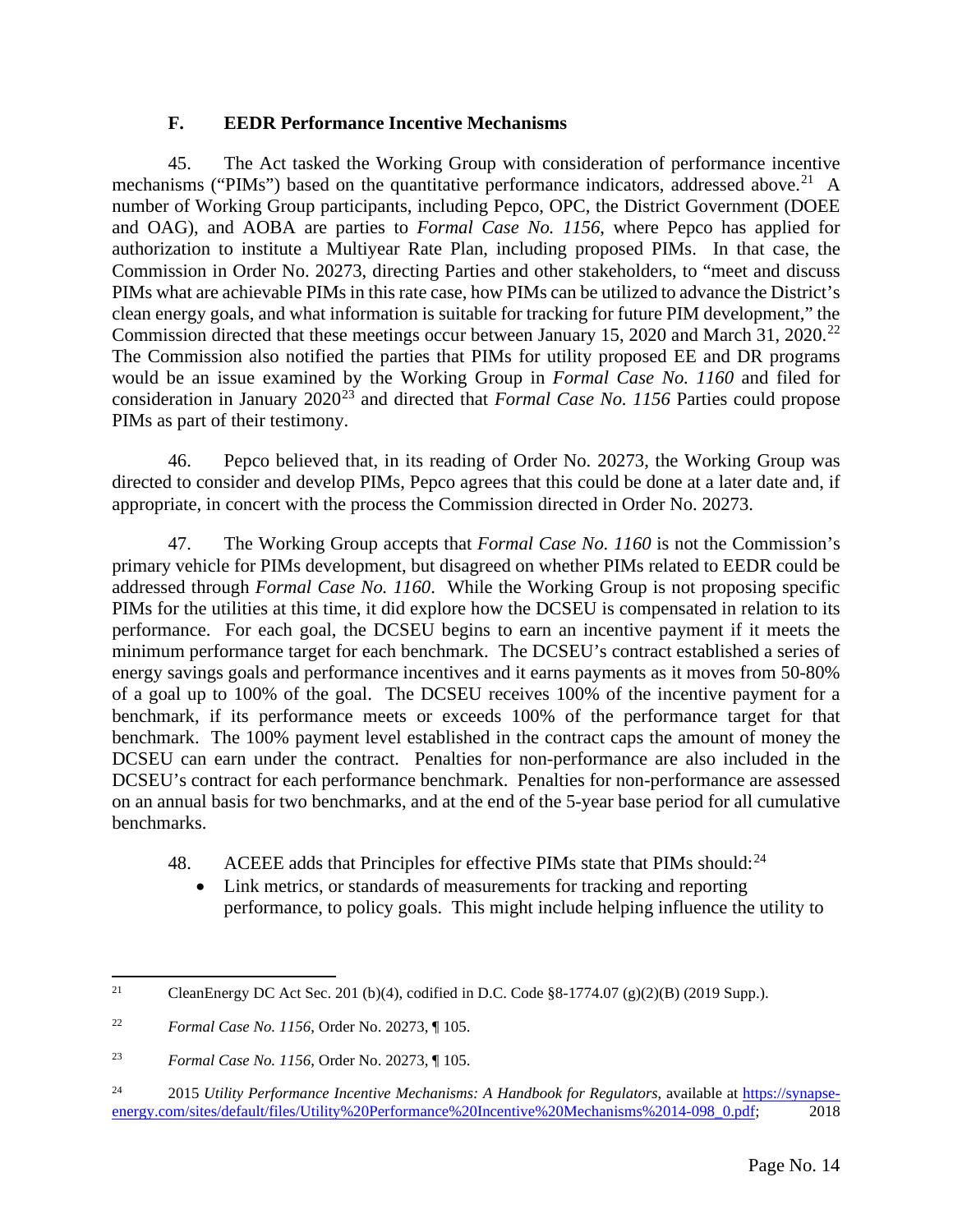do what it might otherwise not be inclined to do under traditional regulation, recognizing that inherent utility preferences should guide whether (and what amount of) a performance incentive might be required.

- Guide the utility's actions toward specific desired outcomes.
- Encourage strong effort beyond baseline toward desired outcomes but also establish metrics that are within utility control.
- Provide transparent tracking that can be easily interpreted and accountability regarding utility performance.
- Be structured in a way that is fair and reasonable for ratepayers.

#### **G. Additional Utility Application Matters**

49. The Act lays out specific requirements a utility must meet before filing an Application with the Commission. Specifically, consulting and coordinating with DOEE, the DCSEU, and the SEU Advisory Board so that the utility program is not substantially similar to a DCSEU program, unless the DCSEU supports the program. Further, the Act authorizes the utilities to offer energy efficiency programs that "shall primarily benefit low- and moderate-income residential ratepayers to the extent possible."

#### **1) Consultation and Coordination with DOEE, DCSEU, and SEU Advisory Board**

50. The Act makes clear that Pepco or WGL may only file a program "after consultation and coordination with the Department of Energy and the Environment and the District SEU and its advisory board."<sup>25</sup> During the Working Group discussions it was readily apparent that such pre-filing consultation and coordination would be potentially problematic for members of the SEU Advisory Board, particularly the Commission and OPC, who will also be involved in assessing a utility application filed with the Commission.[26](#page-14-1)

51. The Working Group recommends that the utilities be required to present their EEDR proposals to DOEE, the DCSEU, and the SEU Advisory Board in advance of filing an Application with the Commission. The utilities should provide the date of that presentation in their Application.

52. ACEEE recommends that the PSC establish a process for facilitating this coordination. For example; utilities first give DOEE, DCSEU and the SEU Advisory Board an opportunity to review and provide comments on proposals before filing an Application with the Commission, where the utilities demonstrate how they have substantively responded to their feedback in their application. The PSC could also consider including a QPI related to the combined success of the administrators to further encourage collaboration.

*Snapshot of Energy Efficiency Performance Incentives for Electric Utilities* , available at [https://aceee.org/sites/default/files/pims-121118.pdf.](https://aceee.org/sites/default/files/pims-121118.pdf)

<span id="page-14-0"></span><sup>&</sup>lt;sup>25</sup> CleanEnergy DC Act Sec. 201 (b)(4), codified in D.C. Code §8-1774.07 (g)(4) (2019 Supp.).

<span id="page-14-1"></span><sup>26</sup> D.C. Code §8-1774.03 (a)(2)-(3).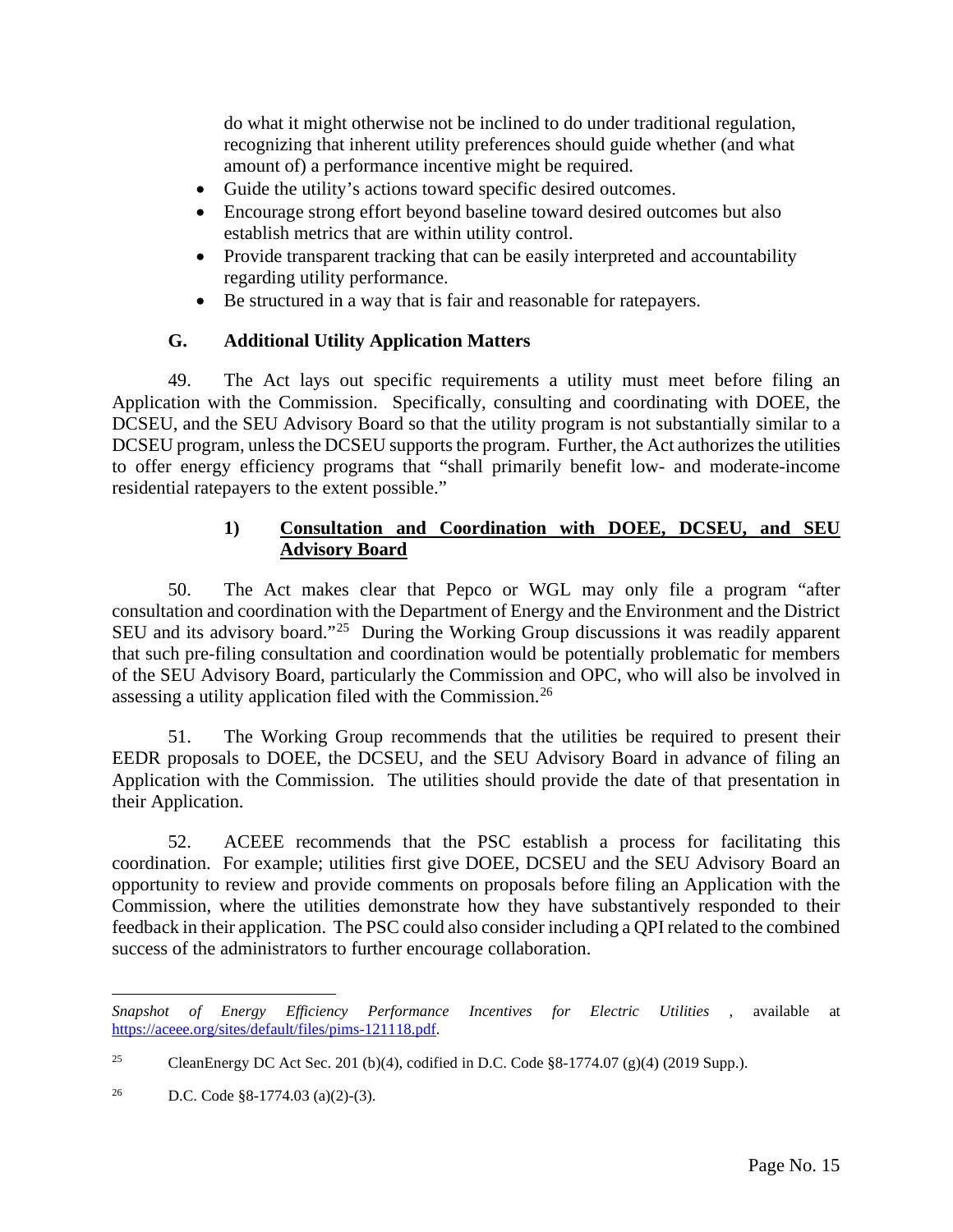#### **2) Relationship to DCSEU Programs**

53. The Working Group recognizes that the Act requires the utility to demonstrate that its proposed programs "are not substantially similar to programs offered or in development by the SEU, unless the SEU supports such programs." The Working Group believes the most efficient way to meet this statutory requirement is for the utility to meet with the DCSEU, and DOEE, and obtain an opinion from the DCSEU concerning the utility's proposed program.

## **3) Primarily Benefit Low- and Moderate-Income Residential Ratepayers to the Extent Possible**

54. Utility proposed EEDR programs are to primarily focus on both low-income and medium income residential ratepayers to the extent possible. The Working Group agreed that lowincome customers for utility EE purposes should be recognized as synonymous with utility customers eligible for the Residential Aid Discount ("RAD") program for Pepco and Residential Essential Service ("RES") for WGL, which is household income at or below 60% State Median Income ("SMI").<sup>27</sup> The CleanEnergy DC Act, defines low-income for the DCSEU as "persons with household incomes of 80% or less than the Area Median Income ("AMI").<sup>28</sup> The Working Group also agreed to define moderate-income for EE purposes as household income at or below 120% of AMI as established by the U.S. Department of Housing and Urban Development ("HUD") HUD for the Washington Metropolitan Area Statistical Area. The Working Group notes that a 120% of AMI, at present, is approximately  $$145,000$  a year for a family of four.<sup>29</sup> This definition of moderate income aligns with the eligibility for the DC Homestead Property Tax Credit and is consistent with Pepco's senior and disabled citizens class in *Formal Case No. 1149*. [30](#page-15-3) Having these definitions for low- and middle-income customers will assist the utilities to readily qualify customers for a new program targeting this group without a separate income qualification process. However, the Working Group also considered other ways, other than income qualification or participation in the above-referenced programs, to allow customers to be considered LMI. For example, the Working Group discussed using census blocks or geographic determinants, average rent, or propensity modeling as opportunities to expand reach and mitigate barriers to program participation. Given that the utilities do not income qualify and have no standard process in place to do so, accepting other forms of income qualification is essential to reach the target LMI customer base and crucial to the utilities' efforts to meet the intent of the Act. A major intent of the CleanEnergy DC Act is not to overlap with DCSEU programs, and the

<span id="page-15-0"></span><sup>&</sup>lt;sup>27</sup> Note that while "low income" customers are defined as customers eligible for RAD or RES, in order to become exempt from the utility surcharges associated with the respective EE programs, customers will need to be enrolled in the RAD and/or RES programs with Pepco and WGL.

<span id="page-15-1"></span><sup>28</sup> *See* D.C. Code § 8-1774.10 (c)(12)(A)(i) (2019).

<span id="page-15-2"></span><sup>&</sup>lt;sup>29</sup> *See* District of Columbia Department of Housing and Community Development, 2019 Inclusionary Zoning Maximum Income, Rent and Purchase Price Schedule, available at [https://dhcd.dc.gov/sites/default/files/dc/sites/dhcd/publication/attachments/2019-6-27%20IZ-](https://dhcd.dc.gov/sites/default/files/dc/sites/dhcd/publication/attachments/2019-6-27%20IZ-ADU%20Price%20Schedule%20-%20final%20.pdf)[ADU%20Price%20Schedule%20-%20final%20.pdf.](https://dhcd.dc.gov/sites/default/files/dc/sites/dhcd/publication/attachments/2019-6-27%20IZ-ADU%20Price%20Schedule%20-%20final%20.pdf)

<span id="page-15-3"></span><sup>30</sup> *See Formal Case No. 1148*, Order No. 19741 ¶ 16, rel. November 8, 2018.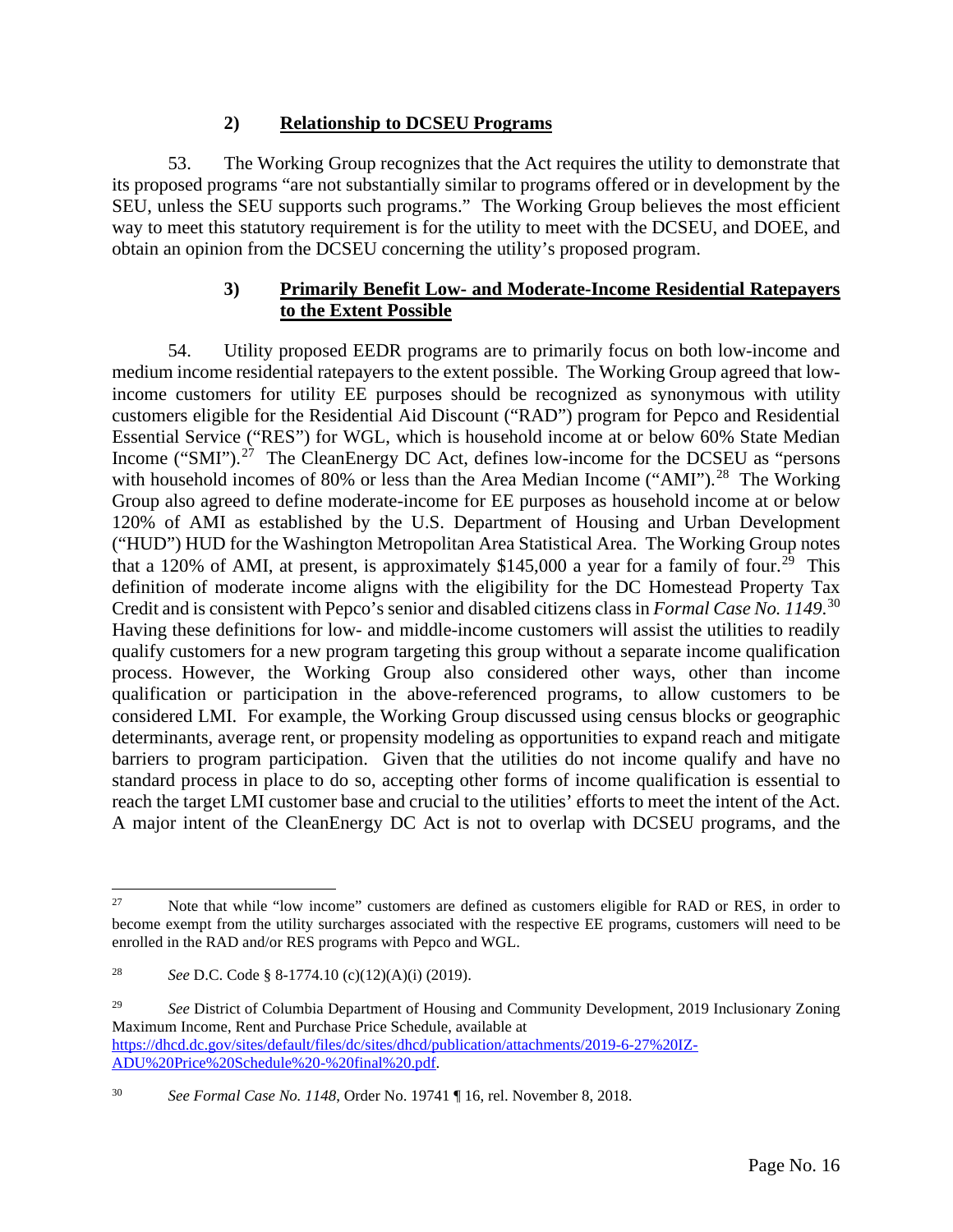Working Group has identified energy efficiency "single family" programs as an underserved area, which may be a good initial program area for the utilities to pursue.

55. The Working Group did not reach consensus about what it meant for a utility program to "primarily benefit" low- and moderate-income residential ratepayers or how the utility and the Commission should assess this aspect of a utility proposed program. However, there was broad agreement among participants that meeting the aggressive goals established by the D.C. Council would necessitate EEDR programs by utilities beyond the LMI market. The individual participants position on this point are as follows:

56. Dynamic Energy Strategy argues for a broad interpretation that would allow programs for all residential customers as well as commercial accounts as the most cost-efficient means of reducing energy consumption and lowering carbon emissions. LMI residents will benefit in myriad and important ways from program offerings to other utility customers, including economic and job development, potentially lower bills through overall demand reduction, and environmental benefits. Energy efficiency remains the cheapest, quickest and cleanest resource for meeting energy demand.

57. From Pepco's perspective, the Commission needs to broadly interpret the Act, and Pepco posits that the definition of "benefit" to LMI customers must allow for both direct benefits (*e.g.*, EE measures employed on a customer's home) and indirect benefits (e.g., economic growth and job creation<sup>[31](#page-16-0)</sup> or demand-reduction induced price effects). Given the relative size of the known LMI population in the District and the higher costs and lower cost-to-benefit ratio associated with dedicated LMI EE programs based on Pepco's experience in Maryland as well as data from other states, a strict definition of "primarily benefitting" LMI by looking at spend alone would be expensive and comparatively inefficient. Instead, Pepco proposes including some programs offered to all residential customers as well as some commercial programs that supplement the work of existing DCSEU offerings. Furthermore, as discussed in the following section, by excluding RAD and RES customers from the surcharge and using a single surcharge across all customer classes, low- and moderate-income customers additionally benefit through diluted burden-sharing of cost to achieve the city's goals.

58. NHT contends that "benefit" should be defined as the level of energy savings that accrue to low- and moderate-income ratepayers. A savings-based definition of benefits is necessary to assure that low- and moderate-income ratepayers are afforded equitable opportunities to save both electricity and natural gas and benefit from meaningful cost savings from lower energy bills while meeting the city's carbon emissions savings goals. To ensure that energy savings "primarily" accrue to low- and moderate-income ratepayers, the utilities, in coordination with DCSEU, should establish an energy savings target that will result in low- and moderate-income ratepayers receiving a greater share of energy savings than non-low- and moderate-income ratepayers based on their energy load. For example, if non-low- and moderate- income ratepayers

<span id="page-16-0"></span><sup>&</sup>lt;sup>31</sup> A study conducted by ACEEE estimates that for every \$1M spent on energy efficiency, 17 total jobs are created. It further notes that the investment first benefits the trades and industries directly supporting infrastructure investment, and then further down the line benefits the businesses and organizations that spend less money on energy that can be diverted to other growth opportunities. *How Does Energy Efficiency Create Jobs?*, available at [https://aceee.org/sites/default/files/pdf/fact-sheet/ee-job-creation.pdf.](https://aceee.org/sites/default/files/pdf/fact-sheet/ee-job-creation.pdf)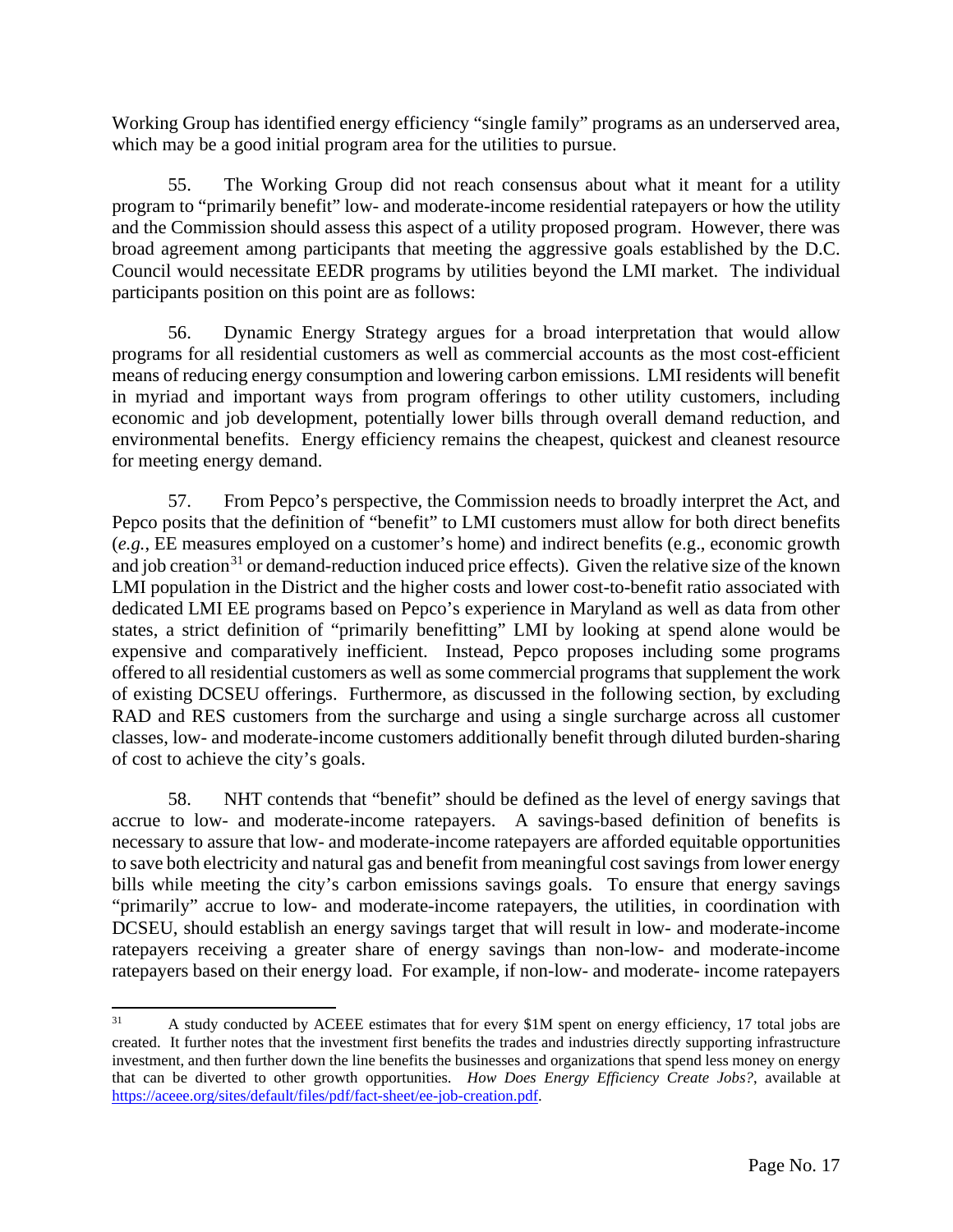receive energy saving equal to 0.5% of their energy load, then low- and moderate-income ratepayers should receive energy savings greater 0.5% of their energy load.

59. Sierra Club DC Chapter notes that almost all jurisdictions that include requirements pertaining to economic classes for efficiency programs, including the District for the DCSEU's programs, do so only for low-income households, not LMI households.<sup>[32](#page-17-0)</sup> At least one program billed as "LMI," Maryland's Clean Energy Programs LMI Grant Program, still effectively caps the program eligibility at low-income levels, *i.e.*, 85% of median income.[33](#page-17-1) This is because typical market-rate based incentives are not enough to overcome the financial barriers that low-income households face (including the burden of energy costs), and effective programs for low-income customers must have significant differences in incentives. Moderate-income households earning up to 120% of local median income generally do not face the same barriers, so programs do not need to be designed differently nor should they be subject to means testing.

60. Sierra Club DC Chapter supports low-income programs as an important equity consideration for energy efficiency programs. Residential programs should be required to benefit low-income customers at the same minimum threshold as DCSEU's programs, *i.e.* at least 20% of these program funds should benefit low-income customers.

61. The Act requires programs to "primarily benefit low- and moderate-income residential ratepayers to the extent possible." By definition, programs designed for non-residential customers cannot possibly demonstrate benefits to residential ratepayers in any income category. Large industrial and commercial customers also usually constitute the largest individual consumers of gas and electricity, and Sierra Club DC Chapter supports programs targeting the largest energy consumers. Sierra Club DC Chapter's interpretation of the Act is that non-residential programs are outside of the scope of the requirement to primarily benefit LMI residential customers as long as there is also a concurrent and substantial residential program from the utility that meets the LMI requirement.

62. Sierra Club DC Chapter favors an approach to demonstrate compliance with the LMI requirement that is relatively straightforward and non-onerous. As noted above, programs for moderate-income households need not be designed differently or subject to means testing. Compliance with the LMI requirement should be demonstrated with surveys, census data, other statistical methods, or some combination of those methods that do not require income verification for program participants. This position is in contrast to Sierra Club DC Chapter's position on lowincome programs, which is that because those programs require different incentives, they should be subject to means testing.

63. OPC believes that "primarily benefit" means that the utilities' portfolio of programs should be largely geared towards low- to moderate-income; however, OPC stands by its previous

<span id="page-17-0"></span><sup>&</sup>lt;sup>32</sup> "The 2019 State Energy Efficiency Scorecard," Appendix K, October 2019, available at [https://aceee.org/sites/default/files/publications/researchreports/u1908.pdf.](https://aceee.org/sites/default/files/publications/researchreports/u1908.pdf)

<span id="page-17-1"></span>Income Limits section of Eligible Projects. "Moderate Income - above Low Income, but at or below 85% of median income by county", available at [https://energy.maryland.gov/govt/Pages/CleanEnergyLMI.aspx.](https://energy.maryland.gov/govt/Pages/CleanEnergyLMI.aspx)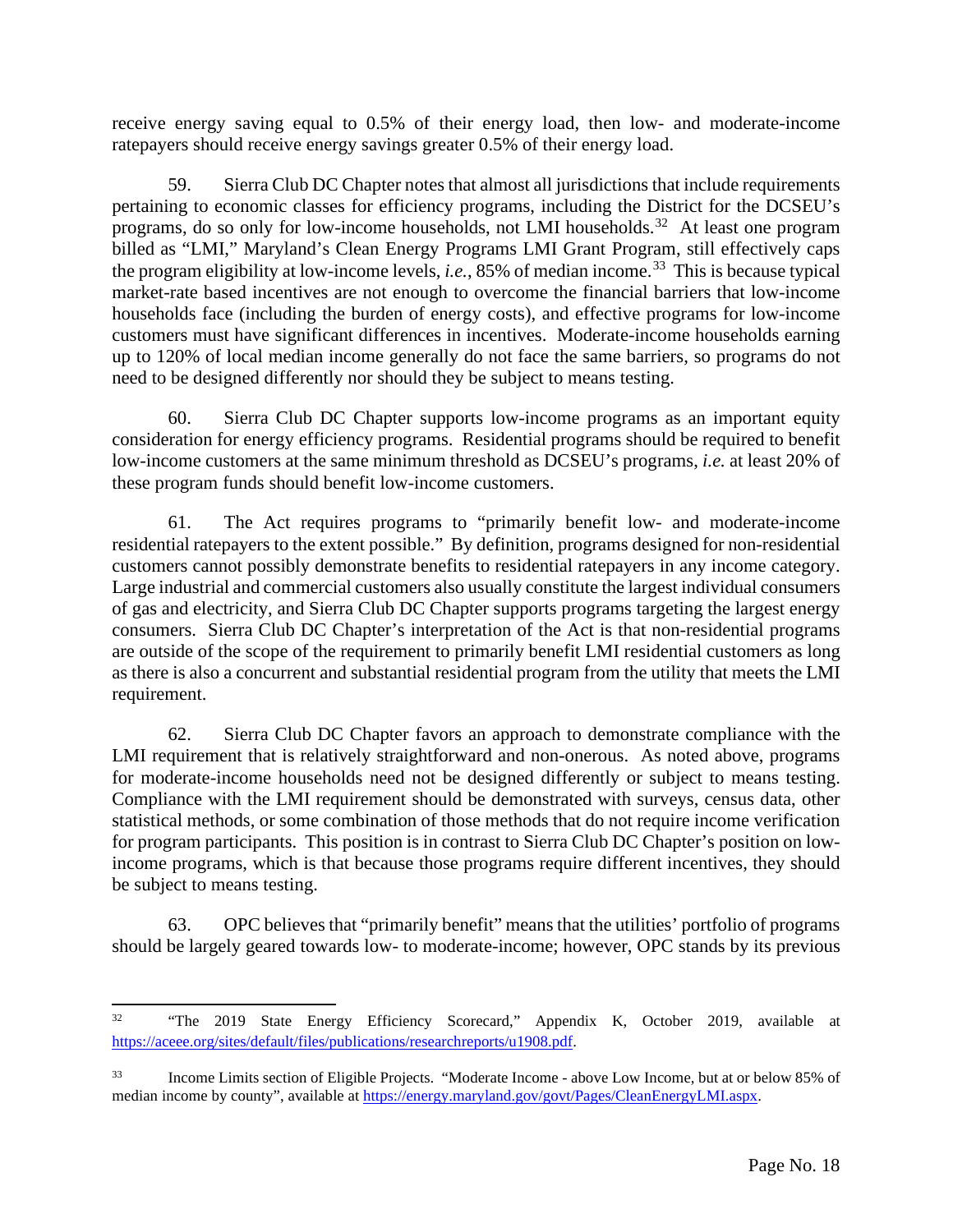comments that the utilities should also have EE programs that benefits all ratepayers regardless of their income level to ensure equitable access.

64. WGL believes the term "primarily benefit" should be interpreted more broadly by the Commission; with the definition of "benefit" to include energy (equipment/measures installed, lower fuel costs) and non-energy benefits (health & safety, job creation, education). From a programmatic perspective, a broader interpretation could allow utilities to service the LMI community through multiple program pathways that could accompany and support the higher-cost, lower-energy savings-yield nature of dedicated LMI energy efficiency programs to create a comprehensive portfolio. WGL believes that commercial  $\&$  industrial ("C&I") programs should be one of these pathways offered alongside residential programs where C&I customers who service the LMI community can benefit from program participation and pass along benefits to LMI residents by providing services at lower costs or expanding upon existing services.

65. DOEE supports a flexible approach to the definition of "primarily benefit … to the extent possible" in relation to the breadth of utility program offerings, the size of program budget, and the scale of energy savings. If the utility proposes a limited portfolio, then at least 50% of program benefits should accrue to low- and moderate-income residential customers. If the utility proposes a more comprehensive portfolio, then there should be a 30% floor on the percentage of program budget spent on low- and moderate-income residential customers.

# **4) Cost Recovery**

66. The Working Group recommends that the Commission approve a 3- or 5-year program cycle, with the possibility of extending the program if the 3-year program cycle is approved. The utilities will submit program proposals along with a corresponding budget for each program within the portfolio. The Working Group recommends that utilities be allowed the flexibility to move funding between programs over the course of the approved program cycle, depending on how the programs perform. The Working Group also recommends that the utilities are not required to obtain specific Commission approval for such changes within an acceptable cost threshold—any adjustment that does not exceed 10 (or 15%) of the program budget—but should notify the Commission of any program adjustments during the duration of the program cycle. No specific recommendation as to that threshold was reached by the Working Group. While individual program budgets may change, the overall budget for the EEDR portfolio may not be exceeded without explicit Commission approval.

67. The Working Group recommends that the utilities may recover the cost of the programs through a surcharge, based on energy usage, to be included as a line item on customer bills. Pepco has proposed a single surcharge applicable to all classes, but excluding customers then-enrolled in the RAD program. The Working Group recommends that low-income customers be exempt from the surcharge. In addition, Pepco proposes that program costs be amortized for seven years, aligning the cost-recovery with the average lifetime of the measures implemented through the programs. As presented by Pepco at the Sixth Working Group meeting, cost-recovery would use the weighted average cost of capital approved by the Commission in the utility's most recent distribution base rate proceeding. In addition, Pepco proposed an annual true-up mechanism be approved by the Commission to ensure the utilities do not over- or under-collect. A more detailed proposal of the cost-recovery calculation and process should be included as part of the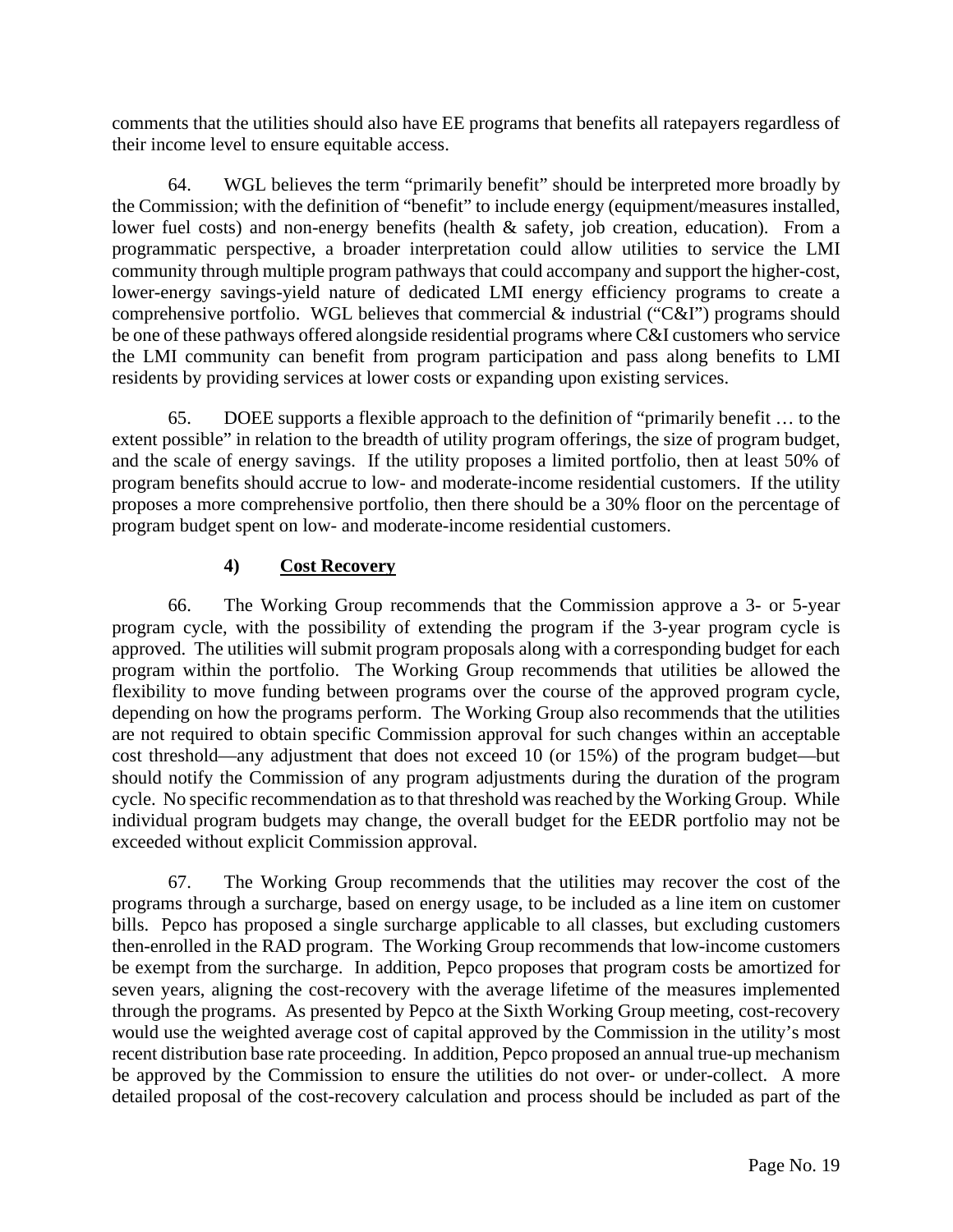utilities' program portfolio filing. OPC also recommends that program costs be amortized over at least 5 to 7 years. AOBA recommends that cost causality be tied to any cost recovery, *i.e.* residential customers pay for programs that benefit residential customers and commercial customers support programs that benefit commercial customers.[34](#page-19-0)

68. ACEEE notes that it is not clear how "low and moderate income" customers can be exempted from the surcharge if they are the specific customer classes eligible for the programs. This is counter to common regulatory principles, and could invite a court challenge from those forced to pay for programs in which they can't participate. In particular, this could be problematic if the programs are paid for through a specific line item on customer bills for customers who aren't eligible.

# **IV. ITEMS LEFT UNRESOLVED BY THE EEDR METRICS WORKING GROUP**

69. In addition to the items specifically enumerated for the EEDR Metrics Working Group report in the CleanEnergy DC Act, several critical issues were left unresolved by the EEDR Metrics Working Group due to time constraints. These items may include:

- Process for adopting a uniform technical reference manual;
- Additional issues related to cost-recovery, including expensing or amortizing EEDR program costs; and
- Design of PIMs for EEDR program implementation.

The EEDR Metrics Working Group recommends that the Commission reconvene the EEDR Metrics Working Group for an additional 120 days to resolve these issues and other remaining issues that may be identified.

## **V. CONCLUSION**

70. The EEDR Metrics Working Group recommends that the Commission issue a formal notice in *Formal Case No. 1160* and allow for a final round of public comments for a period of thirty (30) days prior to considering and issuing a decision on the recommendations contained in the Report. A decision by the Commission on the items identified will provide clarity to Pepco and WGL about what is required for them to prepare and submit an application to establish electric company or gas company energy efficiency and demand response reductions programs for their respective customers.

71. As discussed above in the Report, the District has set ambitious energy reduction goals and has initiated a large number of initiatives to make progress toward those goals. Additionally, the Working Group recognized that the 90-day Report deadline constrained the scope of EEDR topics that could be covered in this report to only include topics enumerated in the

<span id="page-19-0"></span><sup>&</sup>lt;sup>34</sup> The Working Group notes that the DCSEU provides EE assistance to what are commercial buildings that primarily serve low-income populations under part of the DCSEU's low-income program. Any utility proposing such an approach would need to make clear how that might impact cost recovery.